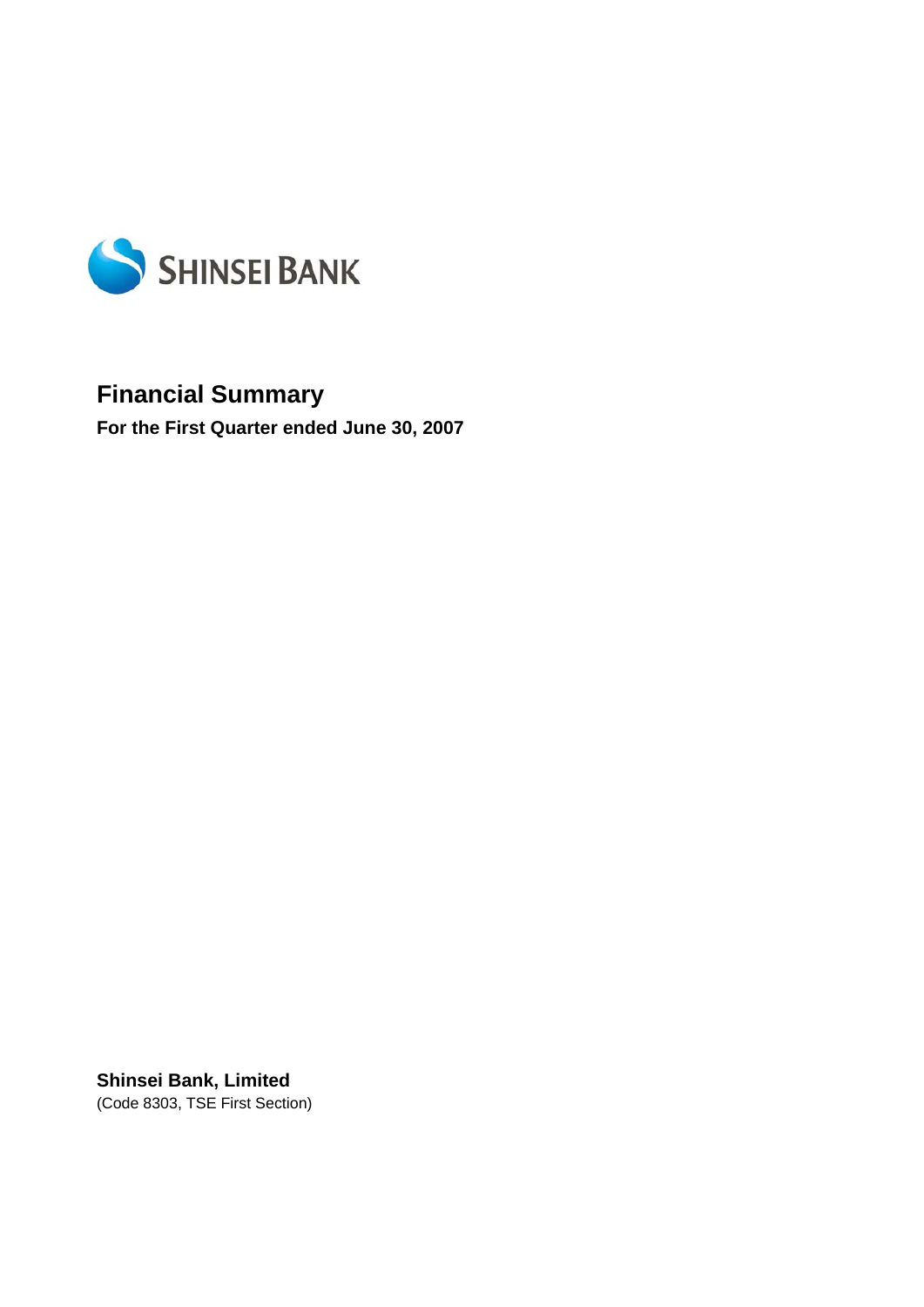### **Contents**

### Page

The following discussion should be read in conjunction with the consolidated and non-consolidated financial statements prepared in accordance with generally accepted accounting principles in Japan for banks. Except as othe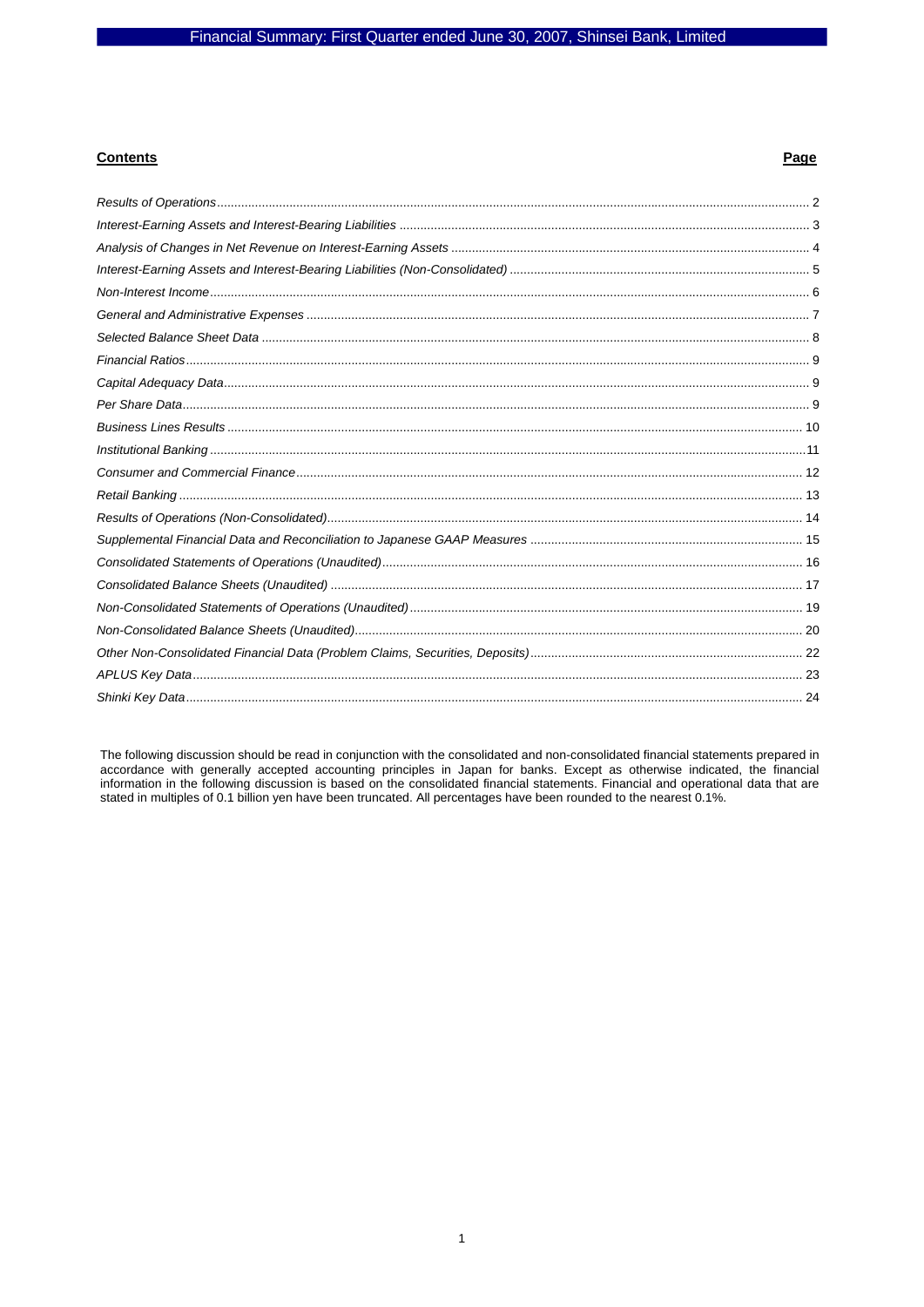# *Results of Operations*  (1)

|                                                               |               | (billions of yen, except percentages) |        |                |         |  |  |  |
|---------------------------------------------------------------|---------------|---------------------------------------|--------|----------------|---------|--|--|--|
|                                                               | 1st Qtr       | 1st Qtr                               | $\%$   | 4th Qtr        | $\%$    |  |  |  |
|                                                               | <b>FY2007</b> | FY2006                                | Change | FY2006         | Change  |  |  |  |
| Net interest income                                           | 26.8          | 24.5                                  | 9.3    | 21.3           | 25.5    |  |  |  |
| Net fees and commissions                                      | 12.8          | 11.2                                  | 14.4   | 10.9           | 17.2    |  |  |  |
| Net trading income                                            | 5.2           | 7.0                                   | (25.9) | 3.1            | 65.6    |  |  |  |
| Net other business income                                     | 31.6          | 25.3                                  | 24.9   | 17.1           | 84.8    |  |  |  |
| Non-interest income                                           | 49.6          | 43.5                                  | 14.0   | 31.2           | 59.2    |  |  |  |
| <b>Total revenue</b>                                          | 76.5          | 68.1                                  | 12.3   | 52.6           | 45.5    |  |  |  |
| General and administrative expenses                           | 37.3          | 37.3                                  | 0.2    | 37.4           | (0.3)   |  |  |  |
| <b>Ordinary business profit</b>                               | 39.1          | 30.8                                  | 27.0   | 15.1           | 159.1   |  |  |  |
| Net credit costs                                              | 9.5           | 3.7                                   | 153.3  | 32.2           | (70.5)  |  |  |  |
| Amortization of goodwill and intangible assets <sup>(2)</sup> | 3.0           | 6.2                                   | (51.1) | 5.3            | (43.2)  |  |  |  |
| Minority interests in net income of subsidiaries              | 4.8           | 4.2                                   | 15.9   | 4.0            | 19.0    |  |  |  |
| Taxes and others                                              | 9.5           | 2.5                                   | 272.6  | $(81.5)^{(3)}$ | (111.7) |  |  |  |
| Net income (loss)                                             | 31.2          | 19.2                                  | 62.6   | (108.1)        | (128.9) |  |  |  |
| Cash basis net income (loss) <sup>(4)</sup>                   | 33.9          | 24.5                                  | 38.5   | $(24.8)^{(5)}$ | (236.9) |  |  |  |

(1) Represents results based on management accounting basis.

(2) In our consolidated financial statements, amortization of goodwill and intangible assets is recorded in total general and administrative expenses from fiscal year 2006.

(3) Includes, in addition to amortization of goodwill and intangible assets, impairment of goodwill and intangible assets related to APLUS of 95.1 billion yen at March 31, 2007. (4) Excludes amortization of goodwill and intangible assets, net of tax benefit, related to the acquisition of consumer and commercial finance companies.

(5) Excludes impairment of goodwill and intangible assets related to APLUS, net of tax benefit, of 78.8 billion yen.

Shinsei Bank reported consolidated net income of 31.2 billion yen for the first three months of fiscal year 2007, an increase of 12.0 billion yen, or 62.6%, as compared to the same period in the previous fiscal year. The consolidated net income reflects strong results in Institutional Banking businesses, good progress at APLUS Co., Ltd. (APLUS), steady results at Showa Leasing Co., Ltd. (Showa Leasing) and includes gains from the sale of Life Housing Loan Co., Ltd. (Life Housing Loan) of 10.4 billion yen, net of taxes.

Consolidated cash basis net income for the first three months of fiscal year 2007 was 33.9 billion yen, an increase of 9.4 billion yen as compared to the first quarter in the previous fiscal year. The cash basis net income is calculated by excluding amortization of goodwill and intangible assets, net of tax benefit, from net income under Japanese generally accepted accounting principles (JGAAP).

Total revenue for the three months of fiscal year 2007 was 76.5 billion yen or 12.3% higher than in the first quarter of the previous fiscal year largely due to the growth in Institutional Banking businesses.

General and administrative expenses during the first quarter of fiscal year 2007 were 37.3 billion yen, almost flat when compared to the first quarter in the prior fiscal year. Continual expense rationalization helped maintain expense levels and facilitated an expense-to-revenue

ratio of 48.8% for the three months ended June 30, 2007, as compared to an expense-to-revenue ratio of 54.8% in the first quarter of fiscal year 2006.

Net credit costs of 9.5 billion yen for the first quarter of fiscal year 2007 largely included higher credit provisions in Consumer and Commercial Finance businesses amounting to 12.5 billion yen, an increase of 3.7 billion yen compared to the same period in the previous fiscal year. In addition, net credit recoveries in Shinsei Bank (non-consolidated) were lower than the same period last year as non-performing loans have been largely resolved. In the first quarter ended June 30, 2007, net credit recovery of 0.9 billion yen was recorded in Shinsei Bank (non-consolidated) as compared to the net credit recovery of 4.9 billion (non-consolidated) during the same period in the previous fiscal year.

Amortization of goodwill and intangible assets associated with the acquisition of consumer and commercial finance companies was 3.0 billion yen for the three months ended June 30, 2007 as compared with 6.2 billion yen in the first quarter of the previous fiscal year. Minority interests in net income of subsidiaries for the first quarter of fiscal year 2007 amounting to 4.8 billion yen largely reflected dividends paid on perpetual preferred securities and minority interests relating to APLUS' preferred shareholders.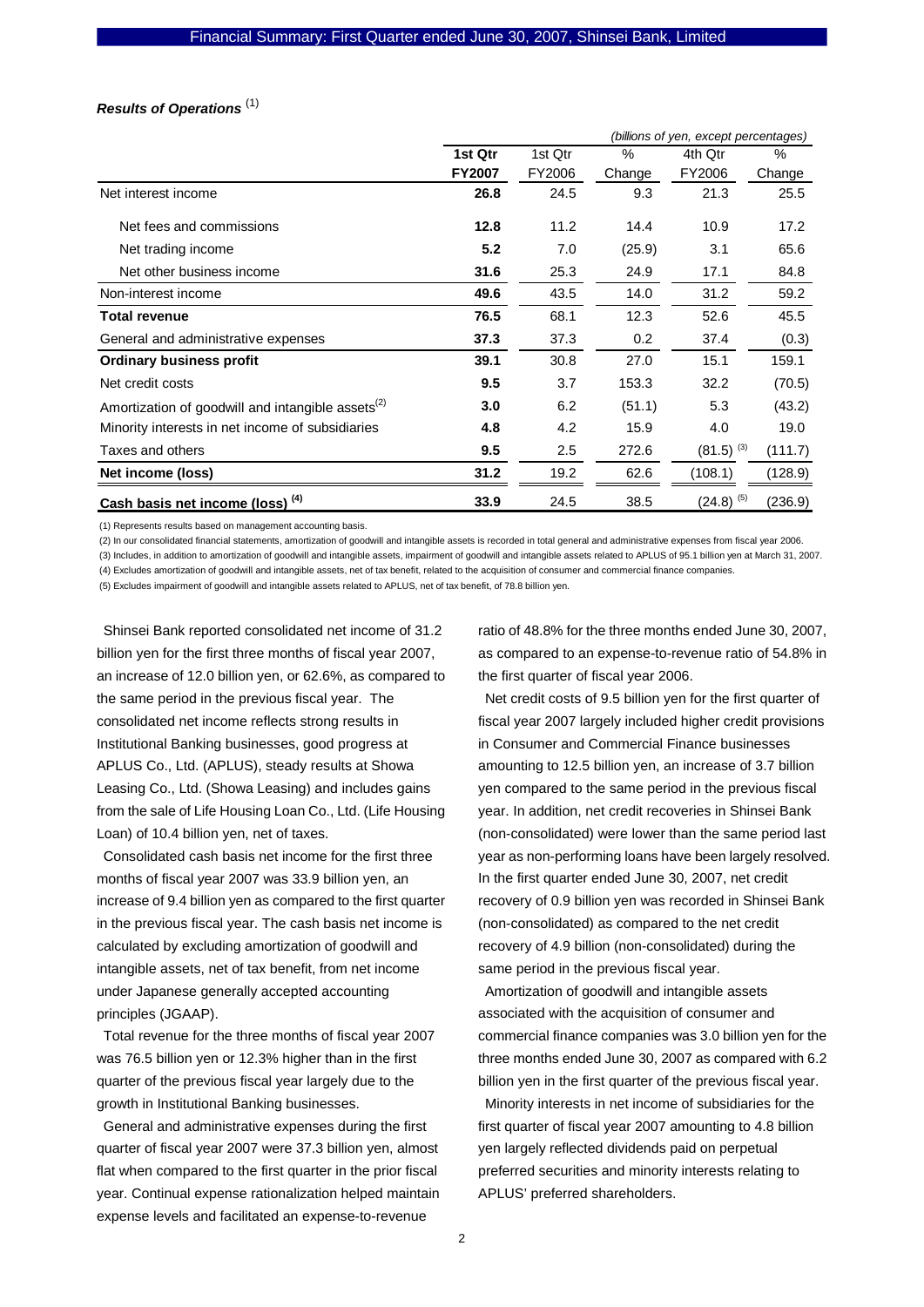#### *Interest-Earning Assets and Interest-Bearing Liabilities*

|                                                                                     |                          |                          |                          |                          |                          |                          | (billions of yen, except percentages) |                          |                          |
|-------------------------------------------------------------------------------------|--------------------------|--------------------------|--------------------------|--------------------------|--------------------------|--------------------------|---------------------------------------|--------------------------|--------------------------|
|                                                                                     |                          | 1st Qtr<br><b>FY2007</b> |                          | 1st Qtr<br>FY2006        |                          |                          | FY2006                                |                          |                          |
|                                                                                     | Average                  |                          | Yield/rate               | Average                  |                          | Yield/rate               | Average                               |                          | Yield/rate               |
|                                                                                     |                          | balance Interest         | (% )                     | balance Interest         |                          | (% )                     | balance Interest                      |                          | (% )                     |
| Interest-earning assets $(1)$ :                                                     |                          |                          |                          |                          |                          |                          |                                       |                          |                          |
| Loans and bills discounted                                                          | 5,213.6                  | 38.9                     | 3.00                     | 4,146.0                  | 27.8                     | 2.69                     | 4,613.4                               | 126.8                    | 2.75                     |
| Leased assets and installment receivables (1)                                       | 785.0                    | 12.9                     | 6.60                     | 843.4                    | 12.8                     | 6.10                     | 831.3                                 | 51.1                     | 6.15                     |
| <b>Securities</b>                                                                   | 1,947.4                  | 11.1                     | 2.30                     | 1,532.3                  | 6.8                      | 1.78                     | 1,750.6                               | 32.3                     | 1.85                     |
| Other interest-earning assets (2)(3)                                                | 681.6                    | 3.2                      | n.m. <sup>(5)</sup>      | 655.2                    | 3.4                      | n.m. <sup>(5)</sup>      | 721.4                                 | 13.6                     | n.m. <sup>(5)</sup>      |
| Total revenue on interest-earning assets <sup>(1)</sup>                             | 8,627.8                  | 66.2                     | 3.08                     | 7,177.1                  | 50.9                     | 2.85                     | 7,916.8                               | 223.9                    | 2.83                     |
| Interest-bearing liabilities:                                                       |                          |                          |                          |                          |                          |                          |                                       |                          |                          |
| Deposits, including negotiable certificates of deposit                              | 5.528.4                  | 10.8                     | 0.79                     | 4,233.7                  | 5.4                      | 0.52                     | 4,834.0                               | 34.3                     | 0.71                     |
| <b>Debentures</b>                                                                   | 696.7                    | 0.7                      | 0.44                     | 925.8                    | 0.8                      | 0.35                     | 795.6                                 | 3.0                      | 0.38                     |
| Subordinated debt                                                                   | 481.0                    | 4.2                      | 3.53                     | 349.3                    | 1.8                      | 2.08                     | 399.5                                 | 9.8                      | 2.47                     |
| Borrowed money and corporate bonds                                                  | 1,092.0                  | 3.5                      | 1.30                     | 1,104.7                  | 2.5                      | 0.93                     | 1,118.1                               | 11.8                     | 1.06                     |
| Other interest-bearing liabilities <sup>(2)</sup>                                   | 911.8                    | 7.0                      | n.m. <sup>(5)</sup>      | 279.4                    | 2.8                      | n.m. <sup>(5)</sup>      | 674.4                                 | 18.2                     | n.m. <sup>(5)</sup>      |
| Total expense on interest-bearing liabilities                                       | 8,710.0                  | 26.5                     | 1.22                     | 6,893.1                  | 13.5                     | 0.79                     | 7,821.8                               | 77.3                     | 0.99                     |
| Non interest-bearing sources of funds:                                              |                          |                          |                          |                          |                          |                          |                                       |                          |                          |
| Non interest-bearing (assets) liabilities, net                                      | (734.8)                  |                          |                          | (823.9)                  |                          |                          | (654.3)                               |                          |                          |
| Total equity $-$ Minority interests in subsidiaries $(4)$                           | 652.6                    | $\blacksquare$           | $\blacksquare$           | 1,107.9                  | $\overline{\phantom{a}}$ | $\overline{\phantom{a}}$ | 749.4                                 | $\overline{\phantom{a}}$ | $\overline{\phantom{a}}$ |
| Total interest-bearing liabilities and                                              |                          |                          |                          |                          |                          |                          |                                       |                          |                          |
| non interest-bearing sources of funds                                               | 8,627.8                  |                          |                          | 7,177.1                  |                          |                          | 7,916.8                               | $\overline{\phantom{a}}$ |                          |
| Net interest margin <sup>(1)</sup>                                                  |                          | $\blacksquare$           | 1.86                     |                          | $\overline{a}$           | 2.06                     |                                       | ÷,                       | 1.84                     |
| Impact of non interest-bearing sources                                              |                          |                          | (0.01)                   |                          |                          | 0.03                     |                                       |                          | 0.01                     |
| Net revenue/yield on interest-earning assets <sup>(1)</sup>                         | $\overline{\phantom{a}}$ | 39.7                     | 1.85                     | $\overline{\phantom{a}}$ | 37.4                     | 2.09                     | $\overline{\phantom{a}}$              | 146.6                    | 1.85                     |
| Reconciliation of total revenue on interest-earning assets to total interest income |                          |                          |                          |                          |                          |                          |                                       |                          |                          |
| Total revenue on interest-earning assets                                            | 8,627.8                  | 66.2                     | 3.08                     | 7,177.1                  | 50.9                     | 2.85                     | 7,916.8                               | 223.9                    | 2.83                     |
| Less: Income on leased assets and<br>installment receivables                        | 785.0                    | 12.9                     | 6.60                     | 843.4                    | 12.8                     | 6.10                     | 831.3                                 | 51.1                     | 6.15                     |
| <b>Total interest income</b>                                                        | 7,842.7                  | 53.3                     | 2.73                     | 6,333.6                  | 38.1                     | 2.41                     | 7,085.5                               | 172.8                    | 2.44                     |
| Total interest expense                                                              |                          | 26.5                     | $\overline{\phantom{a}}$ | $\overline{\phantom{a}}$ | 13.5                     | $\overline{\phantom{a}}$ | $\overline{\phantom{a}}$              | 77.3                     | $\blacksquare$           |
| Net interest income                                                                 |                          | 26.8                     | $\blacksquare$           | $\blacksquare$           | 24.5                     | $\overline{a}$           | $\overline{a}$                        | 95.4                     | ÷,                       |

(1) Includes leased assets and installment receivables and related yields.

(2) Other interest-earning assets and other interest-bearing liabilities include interest swaps and funding swaps.

(3) Represents average balance of other interest-earning assets after deducting average balance of non interest-bearing deposits.

(4) Represents a simple average of the balance at the end of the current period and the balance at the end of the previous period.

(5) n.m. is not meaningful.

Net revenue on interest-earning assets includes net interest income as well as revenue earned on average balance of leased assets and installment receivables. The Bank considers income on leased assets and installment receivables to be a component of interest income, but JGAAP does not include income on leased assets and installment receivables in net interest income. Under JGAAP, therefore, income on leased assets and installment receivables is included in net other business income.

Net revenue on interest-earning assets for three months ended June 30, 2007 was 39.7 billion yen, an increase of 2.3 billion yen compared to the first quarter of the prior fiscal year. Total revenue on interest-earning assets increased by 15.3 billion yen and total interest expenses increased by 12.9 billion yen in the first three months of fiscal year 2007, respectively, from the first quarter of the previous fiscal year. The net yield on interest-earning assets was 1.85% in the first quarter of fiscal year 2007, compared with 2.09% for the same period in the prior fiscal year but remained constant with net yield on interest-earning assets for fiscal year 2006.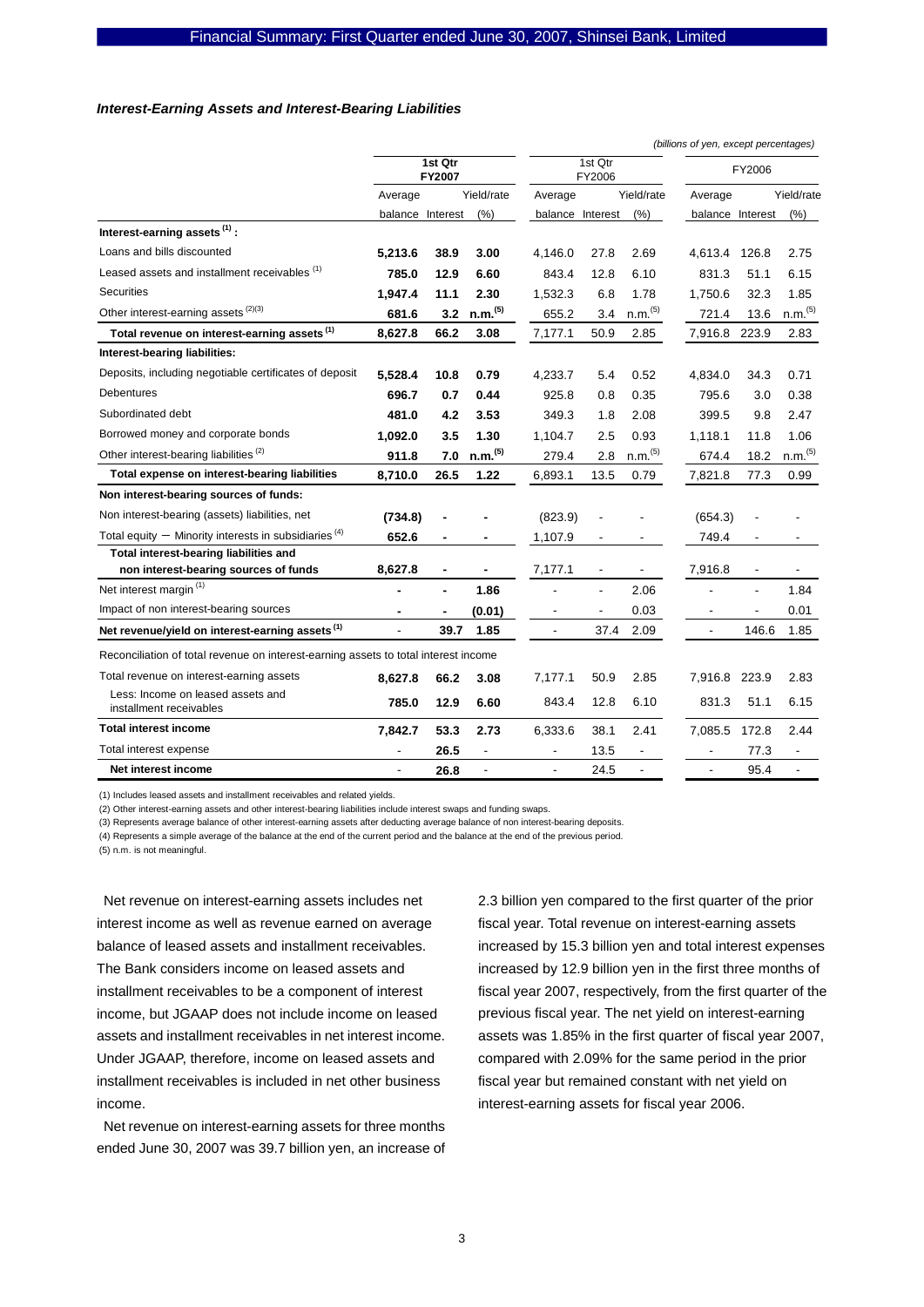#### *Analysis of Changes in Net Revenue on Interest-Earning Assets*

|                                                                                     | (billions of yen)        |       |                      |
|-------------------------------------------------------------------------------------|--------------------------|-------|----------------------|
|                                                                                     | Due to                   |       |                      |
|                                                                                     | change in <sup>(1)</sup> |       |                      |
| From the first quarter fiscal year 2006 to the first quarter fiscal year 2007       | Volume                   | Rate  | <b>Net</b><br>Change |
| Increase (decrease) in interest revenue:                                            |                          |       |                      |
| Loans and bills discounted                                                          | 7.1                      | 3.9   | 11.0                 |
| Leased assets and installment receivables                                           | (0.8)                    | 0.9   | 0.0                  |
| <b>Securities</b>                                                                   | 1.8                      | 2.5   | 4.3                  |
| Other interest-earning assets                                                       | 0.1                      | (0.3) | (0.1)                |
| Total revenue on interest-earning assets                                            |                          |       | 15.3                 |
| Increase (decrease) in interest expenses:                                           |                          |       |                      |
| Deposits, including negotiable certificates of deposit                              | 1.6                      | 3.7   | 5.4                  |
| <b>Debentures</b>                                                                   | (0.1)                    | 0.1   | (0.0)                |
| Subordinated debt                                                                   | 0.6                      | 1.7   | 2.4                  |
| Borrowed money and corporate bonds                                                  | (0.0)                    | 1.0   | 0.9                  |
| Other interest-bearing liabilities                                                  | 6.5                      | (2.3) | 4.2                  |
| Total expense on interest-bearing liabilities                                       |                          |       | 12.9                 |
| Net increase in net revenue on interest-earning assets                              |                          |       | 2.3                  |
| Reconciliation of total revenue on interest-earning assets to total interest income |                          |       |                      |
| Total revenue on interest-earning assets                                            |                          |       | 15.3                 |
| Less: Income on leased assets and installment receivables                           |                          |       | 0.0                  |

| Net increase in net interest income                       | っっ   |
|-----------------------------------------------------------|------|
| Total interest expenses                                   | 12.9 |
| Total interest income                                     | 15.2 |
| Less: Income on leased assets and installment receivables |      |

(1) The changes in interest income and expense for each category are divided into the portion of change attributable to the variance in volume or rate for that category. The attribution of the volume variance is calculated by multiplying the change in volume by the previous year's rate. The attribution of the rate variance is calculated by multiplying the change in rate by the current year's balance

The 15.3 billion yen increase in total revenue on interest-earning assets in the first quarter of fiscal year 2007 is attributable primarily to higher volume of and yield on loans and bills discounted and securities portfolio. The increase in average balance of loans and bills discounted was primarily the result of an increase in demand for institutional loans and growth in retail housing loans.

The 12.9 billion yen increase in total interest expense was primarily due to the increased average rates on and increased average balances of deposits, negotiable certificates of deposit (NCD) and subordinated debt and an increase in other interest-bearing liabilities. The increase in deposits and NCD interest expense was primarily due to an increase in the average rates, which was at 0.79% for the first quarter of fiscal year 2007 that factored an interest rate increase in Japan, compared to 0.52% for the same period previous fiscal year and, to a

lesser extent, an increase in the average balance to 5,528.4 billion yen from 4,233.7 billion yen. The increase in subordinated debt interest expense was due to an increase in the average rates which were at 3.53% for the three months ended June 30, 2007 compared to 2.08% for the same period in the previous fiscal year. In addition, to a lesser extent, increase in average balance outstanding to 481.0 billion yen for the three months ended June 30, 2007 compared to 349.3 billion yen for same period in the previous fiscal year partly due to increases in subordinated debt related to the issuance of Sterling 400 million (or approximately 98.9 billion yen) of Upper Tier 2 Perpetual Subordinated Notes in December 2006. The interest expense increase of 4.2 billion yen in other interest-bearing liabilities partly relates to funding through call money and interest and currency swap expenses associated with foreign currency-denominated and overseas transactions.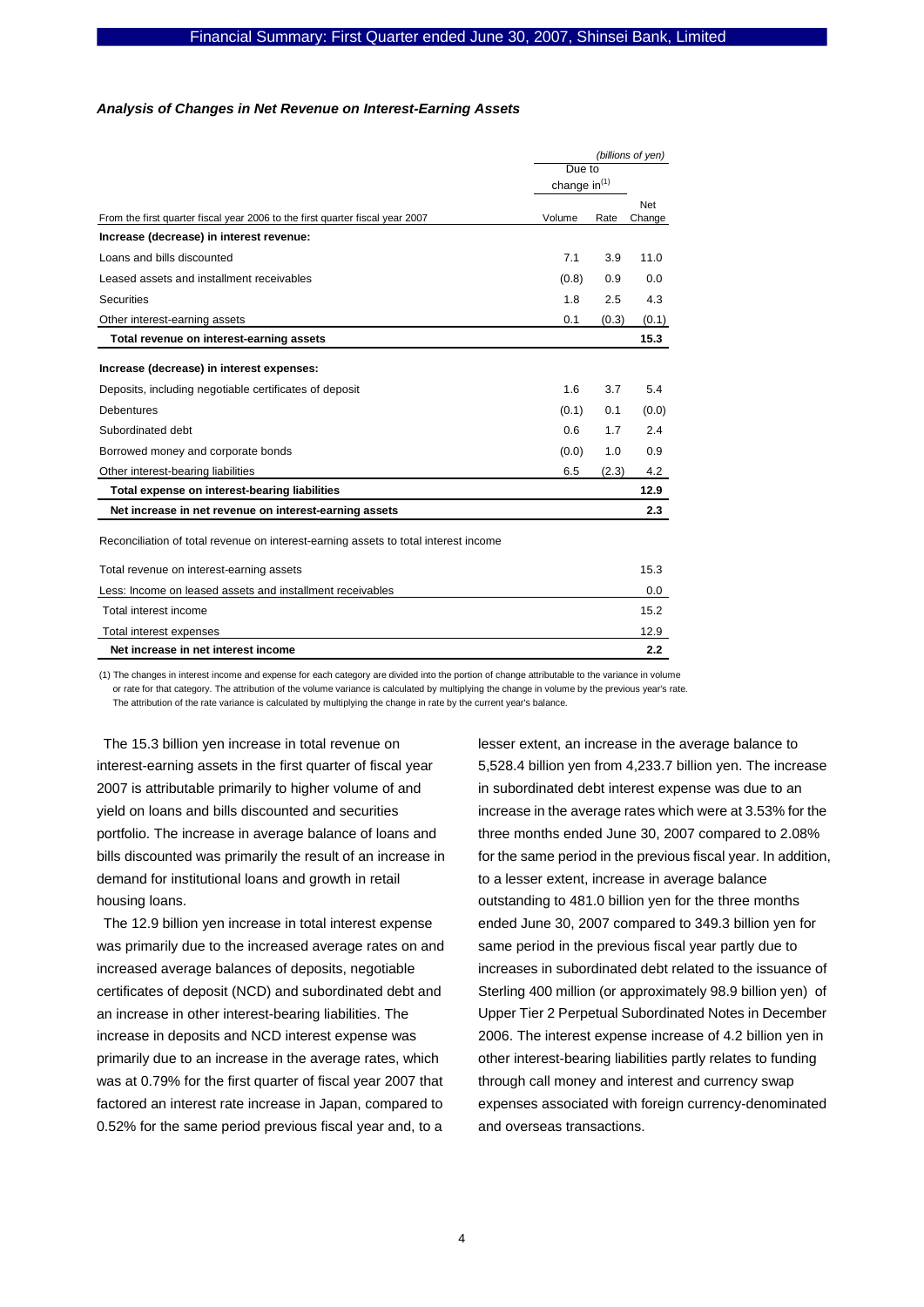# *Interest-Earning Assets and Interest-Bearing Liabilities (Non-Consolidated)*

|                                                         |                  |                          |                           |                   |                          |                          | (billions of yen, except percentages) |               |                          |
|---------------------------------------------------------|------------------|--------------------------|---------------------------|-------------------|--------------------------|--------------------------|---------------------------------------|---------------|--------------------------|
|                                                         |                  | 1st Qtr<br><b>FY2007</b> |                           | 1st Qtr<br>FY2006 |                          |                          |                                       | FY2006        |                          |
|                                                         | Average          |                          | Yield/rate                | Average           |                          | Yield/rate               | Average                               |               | Yield/rate               |
|                                                         | balance Interest |                          | (% )                      | balance Interest  |                          | (%)                      | balance Interest                      |               | (% )                     |
| Interest-earning assets:                                |                  |                          |                           |                   |                          |                          |                                       |               |                          |
| Cash and due from banks                                 | 135.5            | 1.4                      | 4.16                      | 149.1             | 0.6                      | 1.83                     | 123.5                                 | 3.6           | 2.96                     |
| Call loans                                              | 48.3             | 0.0                      | 0.54                      | 113.7             | 0.0                      | 0.05                     | 70.8                                  | 0.2           | 0.29                     |
| Receivables under resale agreements                     |                  |                          |                           |                   |                          |                          |                                       |               |                          |
| Collateral related to securities borrowing transactions | 21.6             | 0.1                      | 3.12                      | 116.9             | 0.0                      | 0.21                     | 127.4                                 | 0.4           | 0.37                     |
| <b>Securities</b>                                       | 2.122.6          | 14.4                     | 2.72                      | 1.842.4           | 8.7                      | 1.90                     | 2.023.1                               | 40.4          | 1.99                     |
| Loans and bills discounted                              | 5,074.8          | 25.2                     | 1.99                      | 3,967.4           | 14.5                     | 1.46                     | 4,443.4                               | 75.3          | 1.69                     |
| Other interest-earning assets                           | 108.6            | 0.8                      | 3.31                      | 54.3              | 0.2                      | 2.18                     | 67.7                                  | 1.7           | 2.51                     |
| Interest rate and funding swaps                         | $\blacksquare$   | 0.6                      | $\blacksquare$            | $\blacksquare$    | 2.4                      | $\overline{\phantom{a}}$ | ÷,                                    | 7.1           | $\overline{\phantom{a}}$ |
| Total interest-earning assets                           | 7,511.7          | 42.8                     | 2.29                      | 6,244.0           | 26.7                     | 1.71                     | 6,856.2                               | 129.0         | 1.88                     |
| Interest-bearing liabilities:                           |                  |                          |                           |                   |                          |                          |                                       |               |                          |
| Deposits                                                | 5,017.2          | 10.1                     | 0.80                      | 4,099.7           | 5.4                      | 0.53                     | 4,561.5                               | 33.2          | 0.72                     |
| Negotiable certificates of deposit                      | 539.1            | 0.8                      | 0.60                      | 205.1             | 0.0                      | 0.08                     | 332.0                                 | 1.1           | 0.35                     |
| <b>Debentures</b>                                       | 696.8            | 0.7                      | 0.43                      | 927.8             | 0.8                      | 0.34                     | 797.0                                 | 3.0           | 0.37                     |
| Call money                                              | 690.5            | 4.0                      | 2.35                      | 67.9              | 0.1                      | 0.80                     | 403.5                                 | 5.6           | 1.40                     |
| Payable under repurchase agreements                     |                  |                          |                           |                   |                          |                          |                                       |               |                          |
| Collateral related to securities lending transactions   | 18.1             | 0.0                      | 1.87                      | 58.4              | 0.0                      | 0.09                     | 84.0                                  | 0.2           | 0.29                     |
| Borrowed money                                          | 273.6            | 0.7                      | 1.03                      | 259.7             | 0.4                      | 0.75                     | 283.4                                 | 2.1           | 0.75                     |
| Corporate bonds                                         | 572.4            | 7.1                      | 5.02                      | 446.7             | 4.5                      | 4.04                     | 487.3                                 | 20.7          | 4.26                     |
| Other interest-bearing liabilities                      | 0.3              |                          | $2.5$ n.m. <sup>(1)</sup> | 0.3               | 2.5                      | n.m. <sup>(1)</sup>      | 0.3                                   | 11.2          | n.m. <sup>(1)</sup>      |
| Interest rate and funding swaps                         |                  | $\blacksquare$           |                           |                   | $\overline{\phantom{0}}$ |                          | ÷,                                    | $\frac{1}{2}$ | $\overline{\phantom{a}}$ |
| <b>Total interest-bearing liabilities</b>               | 7,808.3          | 26.2                     | 1.34                      | 6,065.9           | 14.0                     | 0.92                     | 6,949.3                               | 77.5          | 1.11                     |
| Net interest income/yield on interest-earning assets    | 7,511.7          | 16.6                     | 0.88                      | 6,244.0           | 12.6                     | 0.81                     | 6,856.2                               | 51.5          | 0.75                     |

(1) n.m. is not meaningful.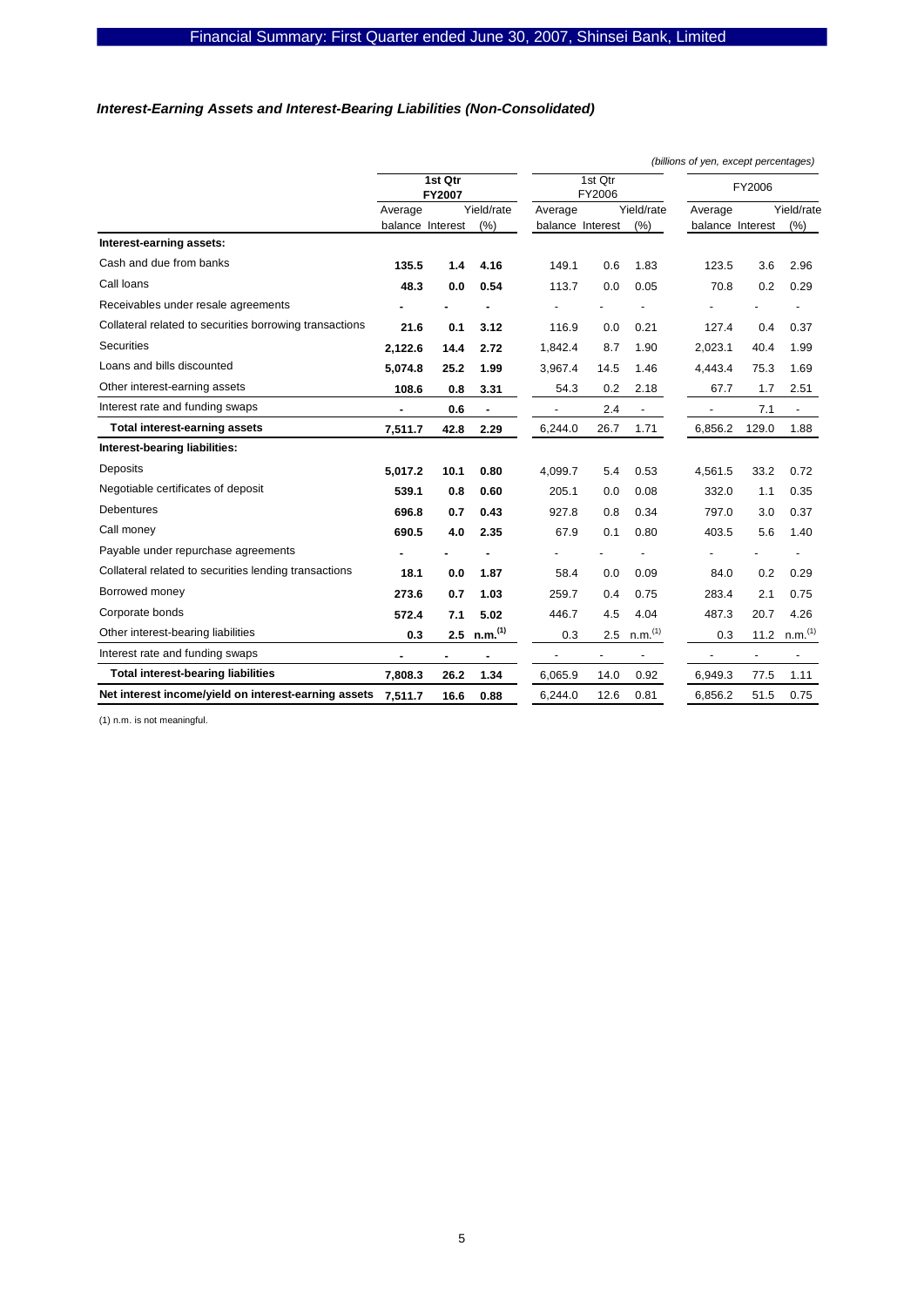#### *Non-Interest Income*

|                                                           | (billions of yen, except percentages) |         |        |  |
|-----------------------------------------------------------|---------------------------------------|---------|--------|--|
|                                                           | 1st Qtr                               | 1st Otr | $\%$   |  |
|                                                           | <b>FY2007</b>                         | FY2006  | Change |  |
| Net fees and commissions                                  | 12.8                                  | 11.2    | 14.4   |  |
| Net trading income                                        | 5.2                                   | 7.0     | (25.9) |  |
| Net other business income                                 | 31.6                                  | 25.3    | 24.9   |  |
| Total non-interest income                                 | 49.6                                  | 43.5    | 14.0   |  |
| Net other business income                                 | 31.6                                  | 25.3    | 24.9   |  |
| Less: Income on leased assets and installment receivables | 12.9                                  | 12.8    | 0.7    |  |
| Net other business income before income on leased         |                                       |         |        |  |
| assets and installment receivables, net                   | 18.7                                  | 12.4    | 24.3   |  |

Non-interest income for the three months ended June 30, 2007 amounted to 49.6 billion yen, an increase of 6.1 billion yen or 14.0% compared to the first quarter in the previous fiscal year. This included revenue from fees and commissions, trading and other non-interest sources, including revenue from leased assets and installment receivables. For purposes of analysis of results of operations, income on leased assets and installment receivables is included in the discussion of net revenue on interest-earning assets because such income is considered to be similar in character to interest income.

Net fees and commissions mainly includes fees on non-recourse real estate finance, consumer and commercial finance loans and other financing products and commissions on sales of asset management products. Net fees and commissions of 12.8 billion were earned in the three months ended June 30, 2007, an increase of 1.6 billion yen compared to same period the previous year. Retail Banking's asset management business continues to grow with total fees of 3.0 billion yen during the first quarter of fiscal year 2007, an increase of 0.8 billion yen from the first quarter in the previous fiscal year.

Net trading income reflects revenues from customer-driven transactions as well as transactions undertaken for trading purposes. During first quarter of fiscal year 2007, net trading income was 5.2 billion yen, a decline of 1.8 billion yen from the same period in the previous fiscal year. The decline in the net trading income resulted mainly from a decrease in option income from 2.5 billion yen to 0.6 billion yen generated in connection with interest-linked structured deposits provided mainly to retail customers due to lower demand for the product.

Net other business income for the first quarter ended June 30, 2007 was 31.6 billion yen. This included income of 12.9 billion yen from the leased assets and installment receivables businesses of APLUS and Showa Leasing. Excluding such income, net other business income for the first quarter of fiscal year 2007 was at 18.7 billion yen, an increase of 6.2 billion yen from the same period in the previous fiscal year. The increase is largely attributable to strong results in credit trading business and income from derivatives for banking purposes. During the quarter, credit trading business concluded 11 new transactions and generated total revenues of 4.7 billion yen, an increase of 0.6 billion compared to same period the previous year. This was partly offset by a decline in currency-linked structured deposits provided to retail customers from 1.6 billion yen to 0.7 billion yen.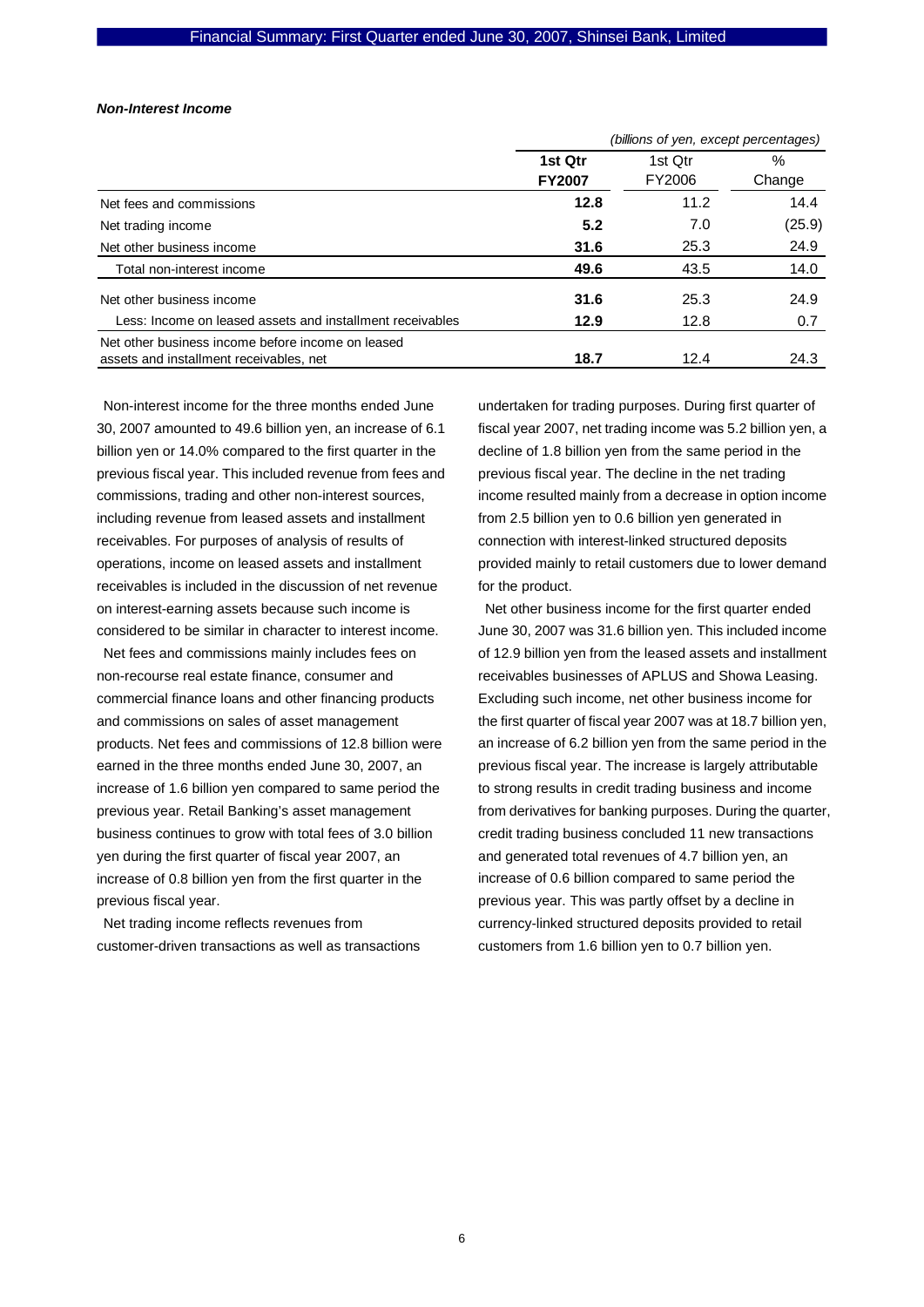### *General and Administrative Expenses*

|                                                | (billions of yen, except percentages) |         |        |  |
|------------------------------------------------|---------------------------------------|---------|--------|--|
|                                                | 1st Qtr                               | 1st Qtr | $\%$   |  |
|                                                | <b>FY2007</b>                         | FY2006  | Change |  |
| Personnel expenses                             | 16.1                                  | 15.6    | 3.3    |  |
| Premises expenses                              | 4.1                                   | 4.1     | (0.2)  |  |
| Technology and data processing expenses        | 4.9                                   | 5.0     | (2.4)  |  |
| Advertising expenses                           | 2.3                                   | 2.8     | (18.2) |  |
| Consumption and property taxes                 | 2.0                                   | 1.9     | 0.9    |  |
| Deposit insurance premium                      | 0.8                                   | 0.7     | 21.0   |  |
| Other general and administrative expenses      | 6.9                                   | 6.8     | 0.5    |  |
| General and administrative expenses            | 37.3                                  | 37.3    | 0.2    |  |
| Amortization of goodwill and intangible assets | 3.0                                   | 6.2     | (51.1) |  |
| Total general and administrative expenses      | 40.4                                  | 43.5    | (7.1)  |  |

General and administrative expenses of 37.3 billion in the first three months of fiscal year 2007 were flat compared to same period in the previous fiscal year. Expenses required in the Institutional Banking business to support business growth were offset by continual expense rationalization across all businesses and restructuring activities in APLUS. As a result, for the three months ended June 30, 2007, expense-to-revenue ratio was 48.8% as compared to an expense-to-revenue ratio of 54.8% in the first quarter of fiscal year 2006.

Personnel expenses of 16.1 billion yen were 0.5 billion yen higher than in the first quarter of the previous fiscal year. The increase was largely due to new employees hired in the Institutional Banking business to support its business expansion. This was partly offset by lower

personnel expense in APLUS reflecting expense savings realized through a voluntary retirement program initiated in fiscal year 2006.

Non-personnel expenses were largely flat to the same period last year except advertising expenses. The advertising expenses were 0.5 billion yen lower than the same period last fiscal year reflecting optimization of advertising activities in the Retail Banking business.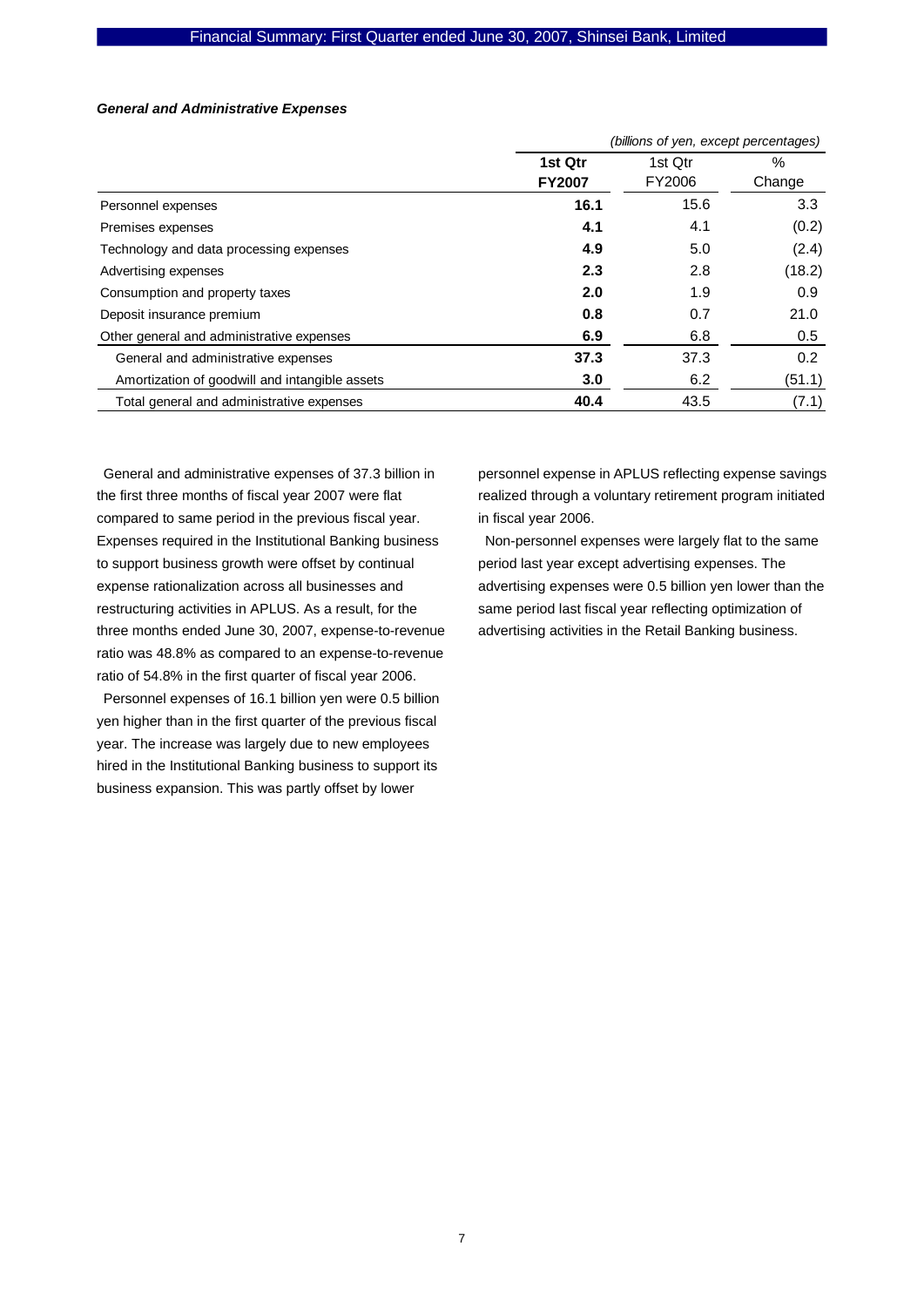#### *Selected Balance Sheet Data*

|                                                        | (billions of yen, except percentages) |               |        |               |        |  |  |
|--------------------------------------------------------|---------------------------------------|---------------|--------|---------------|--------|--|--|
|                                                        | <b>Jun 30</b>                         | <b>Mar 31</b> | $\%$   | <b>Jun 30</b> | $\%$   |  |  |
|                                                        | 2007                                  | 2007          | Change | 2006          | Change |  |  |
| Monetary assets held in trust                          | 488.0                                 | 502.3         | (2.8)  | 447.9         | 9.0    |  |  |
| <b>Securities</b>                                      | 1,869.7                               | 1,854.6       | 0.8    | 1,540.9       | 21.3   |  |  |
| Loans and bills discounted                             | 5,278.5                               | 5,146.3       | 2.6    | 4,241.7       | 24.4   |  |  |
| Leased assets and installment receivables (1)          | 784.0                                 | 777.2         | 0.9    | 829.9         | (5.5)  |  |  |
| Intangible assets <sup>(2)</sup>                       | 19.1                                  | 19.8          | (3.5)  | 66.0          | (71.1) |  |  |
| Goodwill, net                                          | 156.4                                 | 158.0         | (1.0)  | 221.4         | (29.4) |  |  |
| Customers' liabilities for acceptances and guarantees  | 745.1                                 | 754.4         | (1.2)  | 808.2         | (7.8)  |  |  |
| <b>Total assets</b>                                    | 11,145.3                              | 10,837.6      | 2.8    | 9,696.6       | 14.9   |  |  |
| Deposits, including negotiable certificates of deposit | 5,542.0                               | 5,420.9       | 2.2    | 4,455.9       | 24.4   |  |  |
| Debentures and corporate bonds                         | 1,137.7                               | 1,103.7       | 3.1    | 1,146.0       | (0.7)  |  |  |
| Borrowed money                                         | 1,099.4                               | 1,122.6       | (2.1)  | 1,142.0       | (3.7)  |  |  |
| Acceptances and guarantees                             | 745.1                                 | 754.4         | (1.2)  | 808.2         | (7.8)  |  |  |
| <b>Total liabilities</b>                               | 10,181.2                              | 9,904.4       | 2.8    | 8,586.2       | 18.6   |  |  |
| Total equity                                           | 964.0                                 | 933.2         | 3.3    | 1,110.4       | (13.2) |  |  |

(1) Leased assets are included in "premises and equipment" and "intangible assets", and installment receivables are a part of "other assets" in the consolidated balance sheets.

(2) Intangible assets recorded through APLUS and Showa Leasing acquisitions.

Shinsei Bank's loans and bills discounted balance was 5,278.5 billion yen at the end of June 2007 as compared to 5,146.3 billion yen as at March 31, 2007. Loan growth, in the first quarter of fiscal year 2007, was largely achieved in corporate loans, non-recourse real estate finance and retail housing loans. Corporate loans increased 3.0% to 3,073.8 billion yen, non-recourse real estate finance balance increased 7.1% to 823.8 billion yen and loans to retail customers, including lending to high net worth individuals, grew 9.1% or 58.0 billion yen to 697.6 billion yen. The loan growth was partly offset by the absence of lending to Life Housing Loan's customers, following the sale of this subsidiary in fiscal year 2007, which amounted to 99.9 billion yen at March 31, 2007.

Shinsei Bank has been diversifying its funding base through deposits from retail customers. Total deposits increased 121.0 billion yen or 2.2% to 5,542.0 billion yen in the first quarter ended June 30, 2007. The retail deposits balance, including high net worth customers, totaled 3,559.2 billion yen at June 30, 2007, a decline of 14.5 billion yen compared to March 31, 2007. During the quarter, 135.8 billion yen of yen-denominated fixed deposit matured which were issued 5 years ago. Retail Banking represents 63.1% of the Bank's total funding through customer deposits and debentures.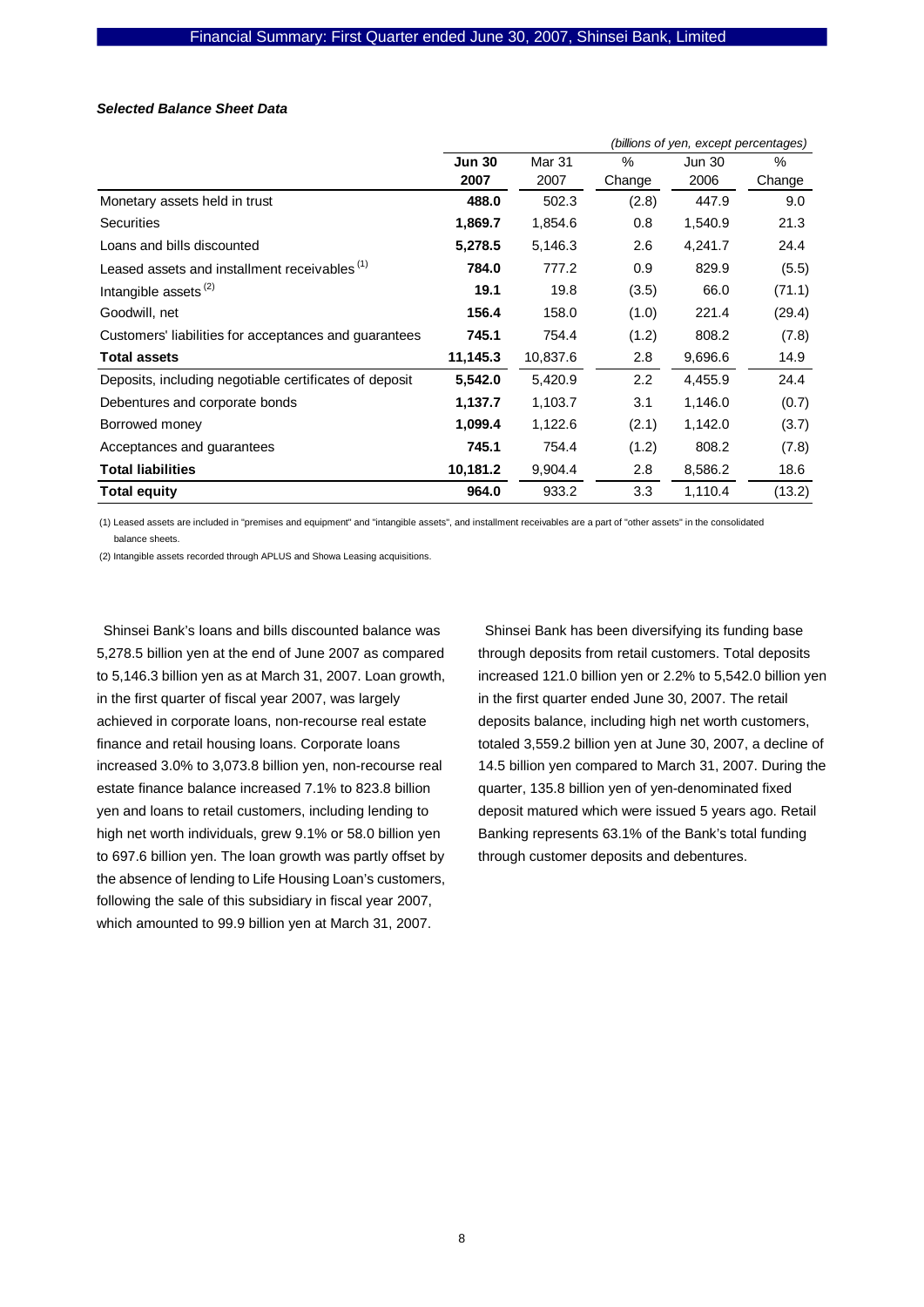#### *Financial Ratios*

|                                             | 1st Qtr<br><b>FY2007</b> | FY2006 | 1st Qtr<br>FY2006      |
|---------------------------------------------|--------------------------|--------|------------------------|
| Return on assets                            | 1.1% $(1)$               | (0.6)% | $0.8\%$ <sup>(1)</sup> |
| Return on equity (fully diluted)            | $19.3\%$ <sup>(1)</sup>  | (8.1)% | $9.0\%$ <sup>(1)</sup> |
| Cash basis return on assets                 | 1.3% $(1)$               | 0.4%   | $1.1\%$ <sup>(1)</sup> |
| Cash basis return on equity (fully diluted) | $21.0\%$ <sup>(1)</sup>  | 4.7%   | 11.6% (1)              |
| Expense-to-revenue ratio $(2)$ $(3)$        | 48.8%                    | 55.9%  | 54.8%                  |

(1) Annualized basis.

(2) Management accounting basis.

(3) Expense denotes general and administrative expenses.

## *Capital Adequacy Data*  (1)

|                               | Consolidated  |         | (billions of yen, except percentages)<br>Non-Consolidated |         |
|-------------------------------|---------------|---------|-----------------------------------------------------------|---------|
|                               | <b>Jun 30</b> | Mar 31  | <b>Jun 30</b>                                             | Mar 31  |
|                               | 2007          | 2007    | 2007                                                      | 2007    |
| Basic items (Tier I)          | 649.8         | 620.8   | 841.0                                                     | 813.6   |
| Supplementary items (Tier II) | 547.4         | 522.0   | 482.3                                                     | 466.8   |
| Deduction                     | (124.5)       | (137.7) | (70.6)                                                    | (86.8)  |
| Total capital                 | 1,072.7       | 1,005.0 | 1,252.7                                                   | 1,193.7 |
| <b>Risk assets</b>            | 8,230.3       | 7,652.0 | 7,083.6                                                   | 6,351.0 |
| Capital adequacy ratio        | 13.0%         | 13.1%   | 17.7%                                                     | 18.8%   |
| Tier I capital ratio          | 7.9%          | 8.1%    | 11.9%                                                     | 12.8%   |
|                               |               |         |                                                           |         |

(1) Calculated by new standard (BaseI II, F-IRB).

Note 1: Consolidated total required capital is 645.5 billion yen as at June 30, 2007, and 633.5 billion yen as at March 31, 2007.

Note 2: Non-Consolidated total required capital is 378.3 billion yen as at June 30, 2007, and 361.3 billion yen as at March 31, 2007.

A Tier I ratio of 7.9% and total capital adequacy ratio of 13.0% as of June 30, 2007, on a Basel II basis, exceeded Shinsei's corporate targets for maintaining strong capital ratios.

### *Per Share Data*

|                      |                                                    |                             | (yen, except percentages) |        |               |        |  |
|----------------------|----------------------------------------------------|-----------------------------|---------------------------|--------|---------------|--------|--|
|                      |                                                    | 1st Qtr                     | FY2006                    | %      | 1st Qtr       | %      |  |
|                      |                                                    | <b>FY2007</b>               |                           | Change | FY2006        | Change |  |
| Common equity        |                                                    | 322.44                      | 308.60                    | 4.5    | 378.37        | (14.8) |  |
| Fully diluted equity |                                                    | 365.25                      | 355.09                    | 2.9    | 434.81        | (16.0) |  |
|                      | Basic net income (loss)                            | 22.68                       | (45.92)                   | ٠      | 14.15         | 60.2   |  |
| Diluted net income   |                                                    | 17.26                       | Note <sup>(1)</sup>       | ۰      | 9.46          | 82.4   |  |
| Cash basis:          |                                                    |                             |                           |        |               |        |  |
| Basic net income     |                                                    | 24.68                       | 23.82                     | ۰      | 18.08         | 36.5   |  |
| Diluted net income   |                                                    | 18.78                       | 18.41                     | ٠      | 12.09         | 55.4   |  |
|                      | For calculation of per share data:                 |                             |                           |        |               |        |  |
| Equity:              | Number of common shares <sup>(2)</sup>             | 1,377,143,785               | 1,377,145,285             |        | 1,352,364,416 |        |  |
|                      | Fully diluted number of shares <sup>(2)</sup>      | 1,809,537,979 1,811,061,968 |                           |        | 1,951,572,269 |        |  |
|                      | Net income: Number of common shares <sup>(3)</sup> | 1,377,144,557               | 1,380,628,230             |        | 1,356,915,702 |        |  |
|                      | Fully diluted number of shares <sup>(3)</sup>      | 1,809,538,751 1,917,803,242 |                           |        | 2,029,659,620 |        |  |

(1) Reference information: Diluted net income (loss) for the fiscal year 2006 was (31.79) yen per share.

(2) Outstanding shares at the end of the respective periods.

(3) Weighted average number of outstanding shares during the respective period.

Diluted net income per share for the three-month ended June 30, 2006 was 17.26 yen. Cash basis diluted net income per share for the three-month period of fiscal year 2007 was 18.78 yen, an increase of 55.4%, as compared to the same period last year.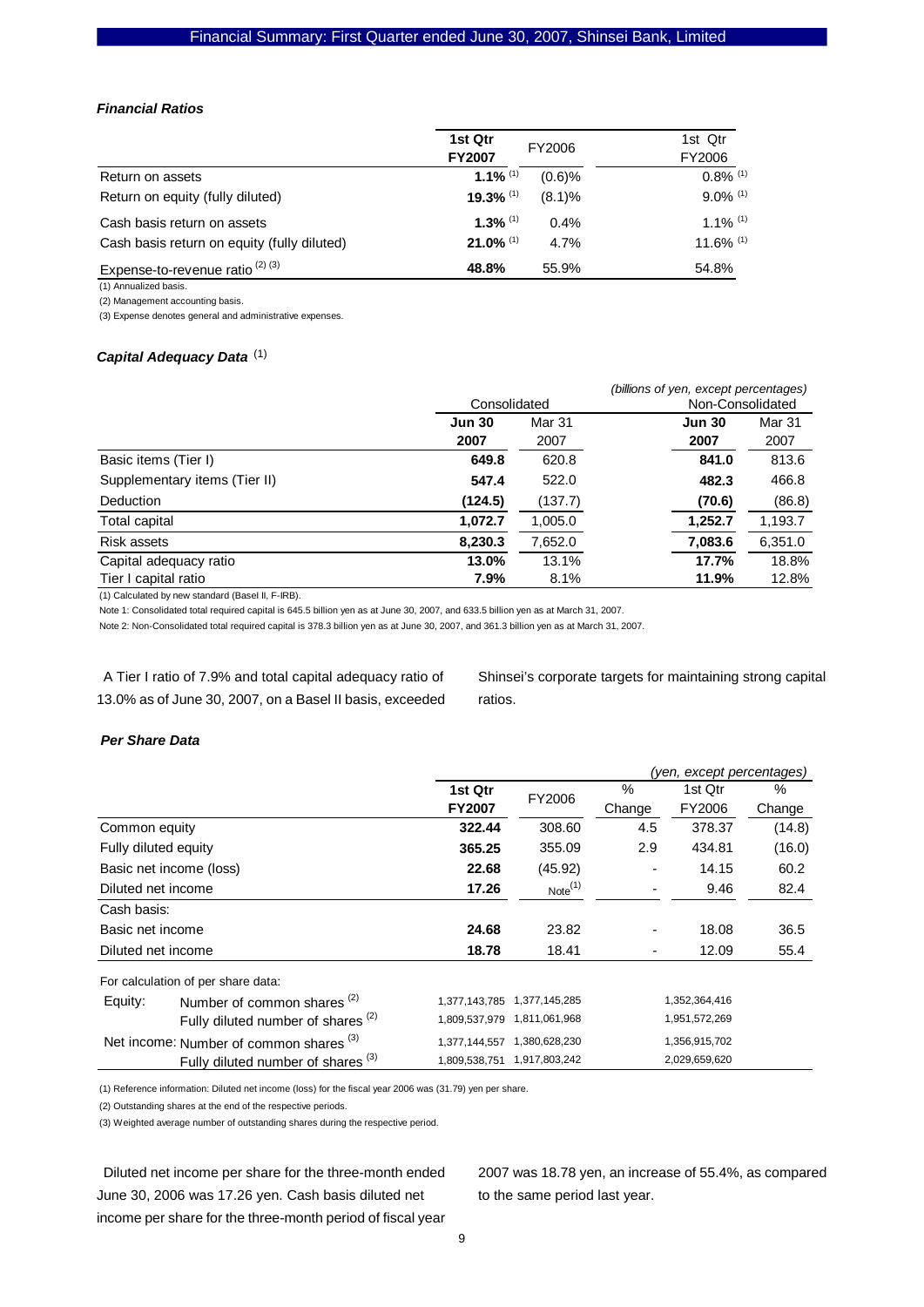#### *Business Lines Results*

|                                                                        |                          |                                          |                   |                                   | (billions of yen) |
|------------------------------------------------------------------------|--------------------------|------------------------------------------|-------------------|-----------------------------------|-------------------|
| For the three months ended June 30, 2007                               | Institutional<br>Banking | Consumer<br>and<br>Commercial<br>Finance | Retail<br>Banking | ALM/<br>Corporate/<br>Other $(1)$ | Total             |
| Net interest income                                                    | 9.8                      | 11.0                                     | 4.7               | 1.1                               | 26.8              |
| Non-interest income                                                    | 23.8                     | 20.3                                     | 4.3               | 1.1                               | 49.6              |
| Total revenue                                                          | 33.6                     | 31.3                                     | 9.1               | 2.3                               | 76.5              |
| General and administrative expenses                                    | 12.5                     | 15.3                                     | 9.6               | (0.1)                             | 37.3              |
| Ordinary business profit (loss)                                        | 21.1                     | 16.0                                     | (0.5)             | 2.4                               | 39.1              |
| Net credit (recoveries) costs                                          | (3.0)                    | 12.5                                     | 0.0               | (0.1)                             | 9.5               |
| Ordinary business profit (loss) after<br>net credit (recoveries) costs | 24.1                     | 3.4                                      | (0.5)             | $2.5\,$                           | 29.6              |

|                                                                 |                          |                                          |                          |                                   | (billions of yen) |
|-----------------------------------------------------------------|--------------------------|------------------------------------------|--------------------------|-----------------------------------|-------------------|
| For the three months ended June 30, 2006                        | Institutional<br>Banking | Consumer<br>and<br>Commercial<br>Finance | Retail<br><b>Banking</b> | ALM/<br>Corporate/<br>Other $(1)$ | Total             |
| Net interest income                                             | 8.3                      | 10.9                                     | 4.3                      | 0.9                               | 24.5              |
| Non-interest income                                             | 16.1                     | 20.8                                     | 6.1                      | 0.3                               | 43.5              |
| Total revenue                                                   | 24.5                     | 31.8                                     | 10.5                     | 1.2                               | 68.1              |
| General and administrative expenses                             | 10.7                     | 17.0                                     | 9.9                      | (0.4)                             | 37.3              |
| Ordinary business profit                                        | 13.7                     | 14.7                                     | 0.5                      | 1.7                               | 30.8              |
| Net credit (recoveries) costs                                   | (5.1)                    | 8.8                                      | 0.0                      | 0.0                               | 3.7               |
| Ordinary business profit after<br>net credit (recoveries) costs | 18.9                     | 5.9                                      | 0.5                      | 1.6                               | 27.0              |

(1) ALM/Corporate/Other largely includes results of corporate treasury activities, income from proprietary investments, corporate level expenses and credit costs.

Shinsei Bank's business model is based on three strategic pillars: Institutional Banking, Consumer and Commercial Finance (CCF) and Retail Banking. These three pillars cover a broad range of businesses and customer segments which provide the Bank with diversified revenues.

In the first quarter ended June 30, 2007, ordinary business profit after net credit costs was 29.6 billion yen, 9.4% or 2.5 billion yen higher than the same period in the previous fiscal year. Institutional Banking business posted strong results and APLUS and Showa Leasing made good progress during the first quarter of fiscal year 2007. Retail Banking business experienced lower revenues mainly attributable to a decline in option income from structured deposits. Shinki's profitability continues to be weak due to the legislative and market changes in the consumer finance industry in the last fiscal year.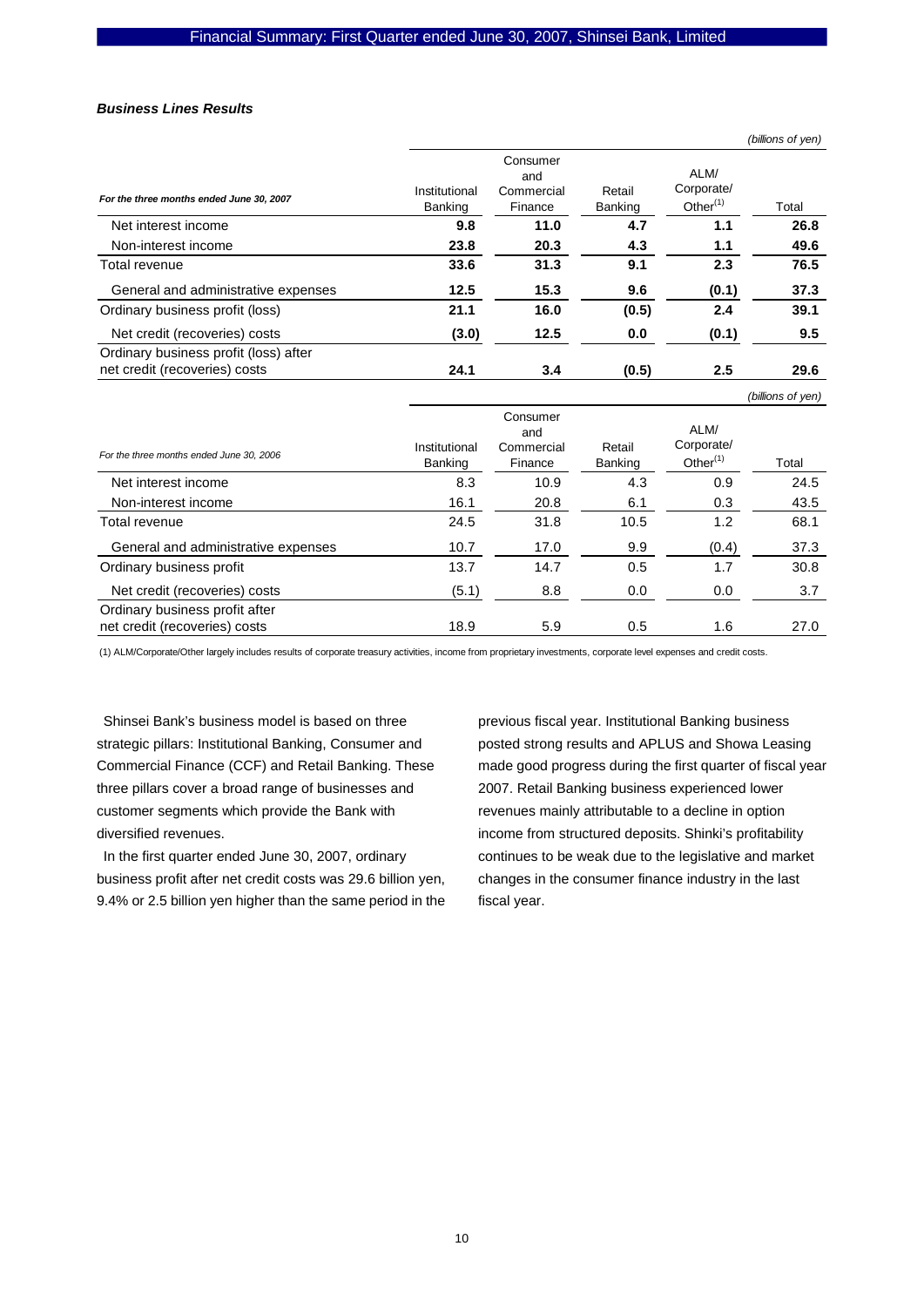#### *Institutional Banking*

|                                     | (billions of yen, except percentages) |         |        |  |
|-------------------------------------|---------------------------------------|---------|--------|--|
|                                     | 1st Qtr                               | 1st Qtr | %      |  |
|                                     | <b>FY2007</b>                         | FY2006  | Change |  |
| Net interest income                 | 9.8                                   | 8.3     | 18.5   |  |
| Non-interest income                 | 23.8                                  | 16.1    | 47.1   |  |
| Total revenue                       | 33.6                                  | 24.5    | 37.4   |  |
| General and administrative expenses | 12.5                                  | 10.7    | 17.0   |  |
| Ordinary business profit            | 21.1                                  | 13.7    | 53.2   |  |
| Net credit recoveries               | (3.0)                                 | (5.1)   | (41.9) |  |
| Ordinary business profit after      |                                       |         |        |  |
| net credit recoveries               | 24.1                                  | 18.9    | 27.3   |  |

The Institutional Banking business positions itself as a hybrid commercial and investment bank that provides innovative solutions to institutional customers through an integrated team of relationship managers and product specialists. Revenue diversification ensures earnings stability in this business line. The business generated revenue of 33.6 billion yen in the first three months of this fiscal year. This is, 37.4% or 9.1 billion yen higher than the same period last year due to strong revenues across most Institutional Banking products. The business continued to see an increase in demand for corporate and non-recourse loans and ongoing growth in asset prices contributed to strong performance in credit trading business. The non-recourse real estate finance balance, both loans and bond structures, grew 94.2 billion yen to 1,016.4 billion yen in the three month period ended June 30, 2007. As a result, the business generated revenue of 4.8 billion yen, an increase of 0.9 billion compared to

same period last fiscal year. The business momentum in the credit trading business resulted in concluding 11 new transactions with aggregate investment amount of 33.8 billion yen and generating total revenues of 4.7 billion yen in the three months of fiscal year 2007, an increase of 0.6 billion compared to same period the previous year. In the first quarter of this fiscal year, the general and administrative expenses were 12.5 billion yen, a 1.8 billion yen increase from the first quarter in the previous fiscal year. The increase was largely due to new employees hired in the business to support its business expansion. As a result, ordinary business profit for the first quarter of fiscal year 2007 was 21.1 billion yen, an increase of 7.3 billion yen, or 53.2%, as compared to the same period in the previous fiscal year. The expense-to-revenue ratio of this business was 37.2% for the three months ended June 30, 2007.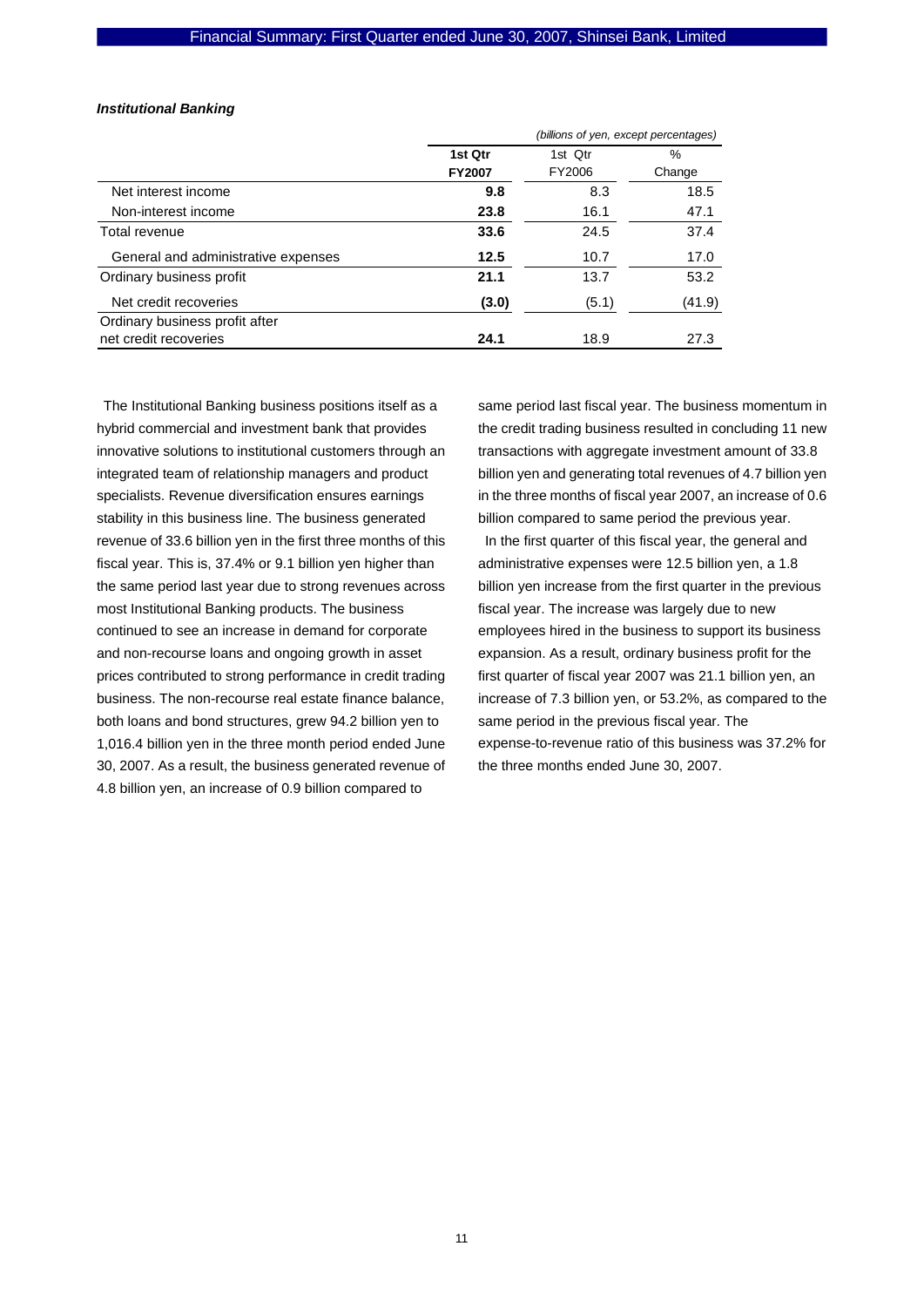# *Consumer and Commercial Finance*  (1)

|                                          |              |                  |                                      | (billions of yen)                        |
|------------------------------------------|--------------|------------------|--------------------------------------|------------------------------------------|
| For the three months ended June 30, 2007 | <b>APLUS</b> | Showa<br>Leasing | Other<br>Subsidiaries <sup>(2)</sup> | Consumer<br>and<br>Commercial<br>Finance |
| Total revenue                            | 22.5         | 7.2              | 1.5                                  | 31.3                                     |
| General and administrative expenses      | 11.3         | 3.2              | 0.7                                  | 15.3                                     |
| Ordinary business profit                 | 11.2         | 4.0              | 0.7                                  | 16.0                                     |
| Net credit costs                         | 9.8          | 0.6              | 2.1                                  | 12.5                                     |
| Ordinary business profit (loss) after    |              |                  |                                      |                                          |
| net credit costs                         | 1.3          | 3.4              | (1.3)                                | 3.4                                      |
|                                          |              |                  |                                      | (billions of yen)                        |
|                                          |              | Showa            | Other                                | Consumer<br>and<br>Commercial            |

| For the three months ended June 30, 2006 | <b>APLUS</b> | Showa<br>Leasing | ∪tner<br>Subsidiaries <sup>(2)</sup> | Commercial<br>Finance |
|------------------------------------------|--------------|------------------|--------------------------------------|-----------------------|
| Total revenue                            | 23.6         | 5.7              | 2.4                                  | 31.8                  |
| General and administrative expenses      | 13.3         | 2.6              | 0.9                                  | 17.0                  |
| Ordinary business profit                 | 10.2         | 3.0              | 1.4                                  | 14.7                  |
| Net credit (recoveries) costs            | 8.3          | (0.1)            | 0.6                                  | 8.8                   |
| Ordinary business profit after           |              |                  |                                      |                       |
| net credit (recoveries) costs            | 1.9          | 3.2              | 0.7                                  | 5.9                   |

(1) Net of consolidation adjustments, if applicable.

(2) Includes Shinki, an affiliate, and unallocated CCF sub-group financials.

APLUS' business transformation initiatives in fiscal year 2006 have allowed it to return to profitability in the first quarter of this fiscal year. The overall financial performance of Showa Leasing business remains strong while Shinki Co., Ltd.'s (Shinki) financial results, though positive, were subdued.

In the three months ended June 30, 2007, the CCF business contributed revenue of 31.3 billion yen, a decline of 0.4 billion yen, or 1.3%, as compared to first quarter in fiscal year 2006 and largely reflect a slow down in the momentum of consumer finance business due to the significant legislative and market changes in the industry in the last fiscal year. The revenue shortfall was fully offset by lower expenses in APLUS. As a result, the business generated ordinary business profit of 16.0 billion yen in the first quarter of fiscal year 2007, an increase of 1.3 billion yen from the same period in the previous fiscal year. In the first quarter of fiscal year 2007, higher credit costs were necessitated due to the impact of the legislative and market changes in the consumer finance industry in December 2006. As a result, ordinary business profit after credit costs was 3.4 billion yen in the first three months ended June 30, 2007, a decline of 2.4 billion yen compared to the first quarter of fiscal year 2006.

APLUS' business transformation initiatives which began in January 2007 facilitated strong financial results in the first quarter of fiscal year 2007. The business generated net income of 1.5 billion yen, on a standalone basis, including Zen-Nichi Shinpan Co., Ltd. (Zen-Nichi Shinpan) for the three months ended June 30, 2007. This represents 25% of the full fiscal year 2007 net income forecast of 6.0 billion yen.

Showa Leasing's business momentum remains steady. As a result, the business earned ordinary business profit after credit costs, net of consolidation adjustments, of 3.4 billion yen during the first three months of fiscal year 2007. This is 0.2 billion higher than the first quarter in the previous fiscal year.

Other subsidiaries revenue includes Shinsei's equity in net income of Shinsei Bank's affiliate, Shinki, net of consolidation adjustments and revenues of this commercial finance subsidiary, Shinsei Property Finance Co., Ltd.

 During the quarter, grey zone related payments were made amounting to 1.1 billion yen. Total grey zone provisions declined to 9.7 billion yen as at June 30, 2007 as compared to 10.3 billion yen at March 31, 2007.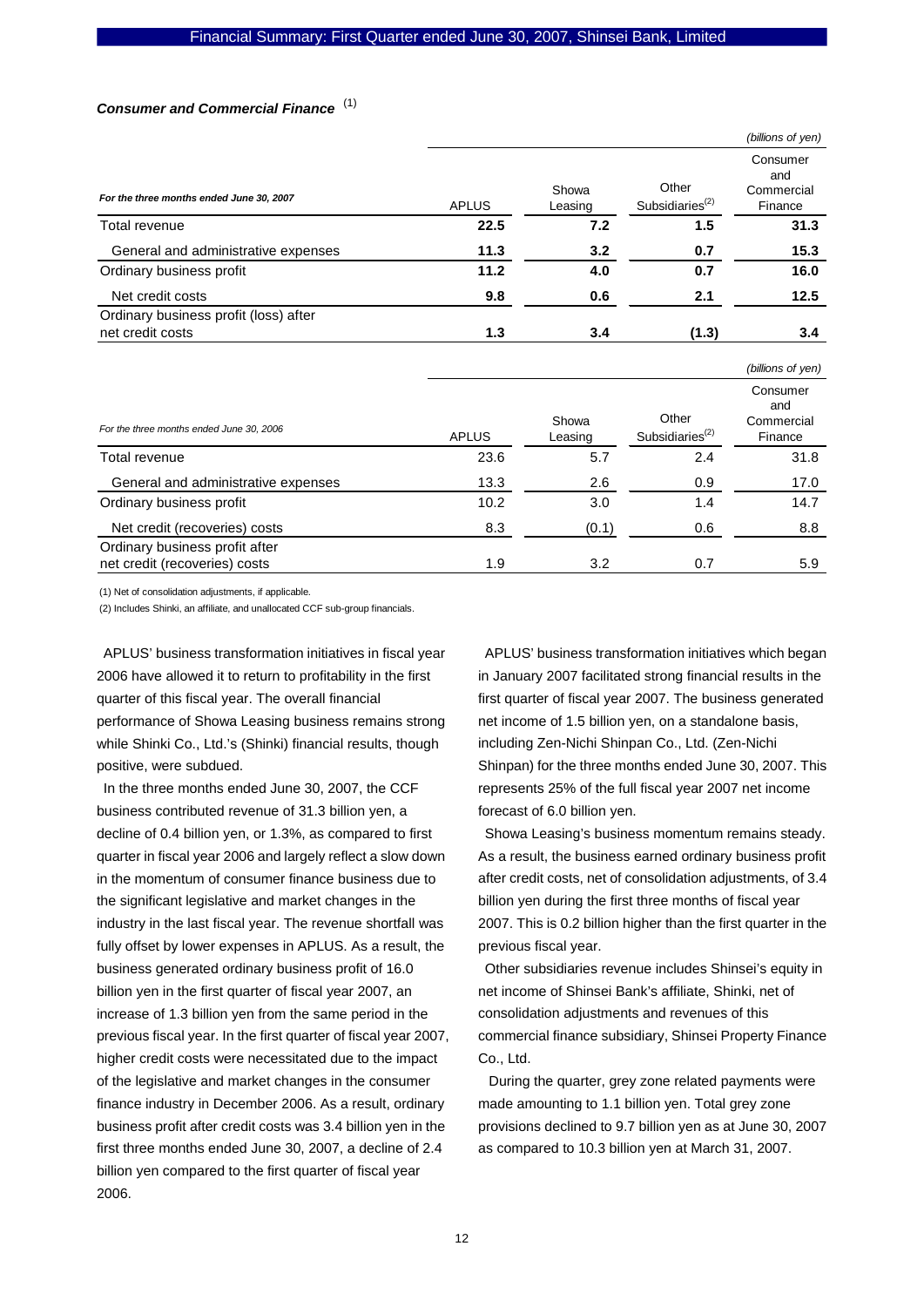### *Retail Banking*

|                                       | (billions of yen, except percentages) |         |               |  |
|---------------------------------------|---------------------------------------|---------|---------------|--|
|                                       | 1st Qtr                               | 1st Qtr | $\frac{0}{0}$ |  |
|                                       | <b>FY2007</b>                         | FY2006  | Change        |  |
| Net interest income                   | 4.7                                   | 4.3     | 10.2          |  |
| Non-interest income                   | 4.3                                   | 6.1     | (29.4)        |  |
| Total revenue                         | 9.1                                   | 10.5    | (13.1)        |  |
| General and administrative expenses   | 9.6                                   | 9.9     | (2.8)         |  |
| Ordinary business (loss) profit       | (0.5)                                 | 0.5     | (190.5)       |  |
| Net credit costs                      | 0.0                                   | 0.0     | 126.3         |  |
| Ordinary business (loss) profit after |                                       |         |               |  |
| net credit costs                      | (0.5)                                 | 0.5     | (210.6)       |  |

The Retail Banking business continues to diversify its revenue mix and increase its customer base. Reliance on upfront option income from structured deposits has reduced substantially and only 15.7% of total revenue is earned from structured deposits' upfront fees as compared to 39.5% during the same period a year ago. In the three months ended June 30, 2007, the Retail Banking business added more than 59,000 new *PowerFlex* retail accounts and now has over two million retail accounts. Shinsei Bank considerably improved its ranking and reached second overall in the Nihon Keizai Shimbun's third survey of "Bank's Retail Strength" in July 2007 from twentieth position in last year's survey.

During the first three months of this fiscal year, total revenue was 9.1 billion yen as compared to 10.5 billion yen during the first quarter of the previous fiscal year. The main sources of revenue were interest income from retail deposits, fees from asset management products, income from structured deposits and fees and net

interest income from loan products. The ability to successfully sell an increasingly wide range of products such as mutual funds and variable annuities is contributing to more balanced and recurrent revenue growth. The decline in the revenue resulted mainly from a decrease in structured deposits related option income by 2.7 billion yen from 4.1 billion yen to 1.4 billion yen due to lower demand for structured deposits products.

Retail Banking incurred general and administrative expenses of 9.6 billion yen during the three month period, a decline of 0.2 billion yen, or 2.8% as compared to the first quarter in the previous fiscal year. Strict expense discipline in the business fully offset the expense increase incurred to expand distribution channels and due to the growth of customer driven transactions. The business generated ordinary business loss of 0.5 billion yen for the three months of fiscal year 2007, as compared to net business profit of 0.5 billion yen during the first quarter of the previous fiscal year.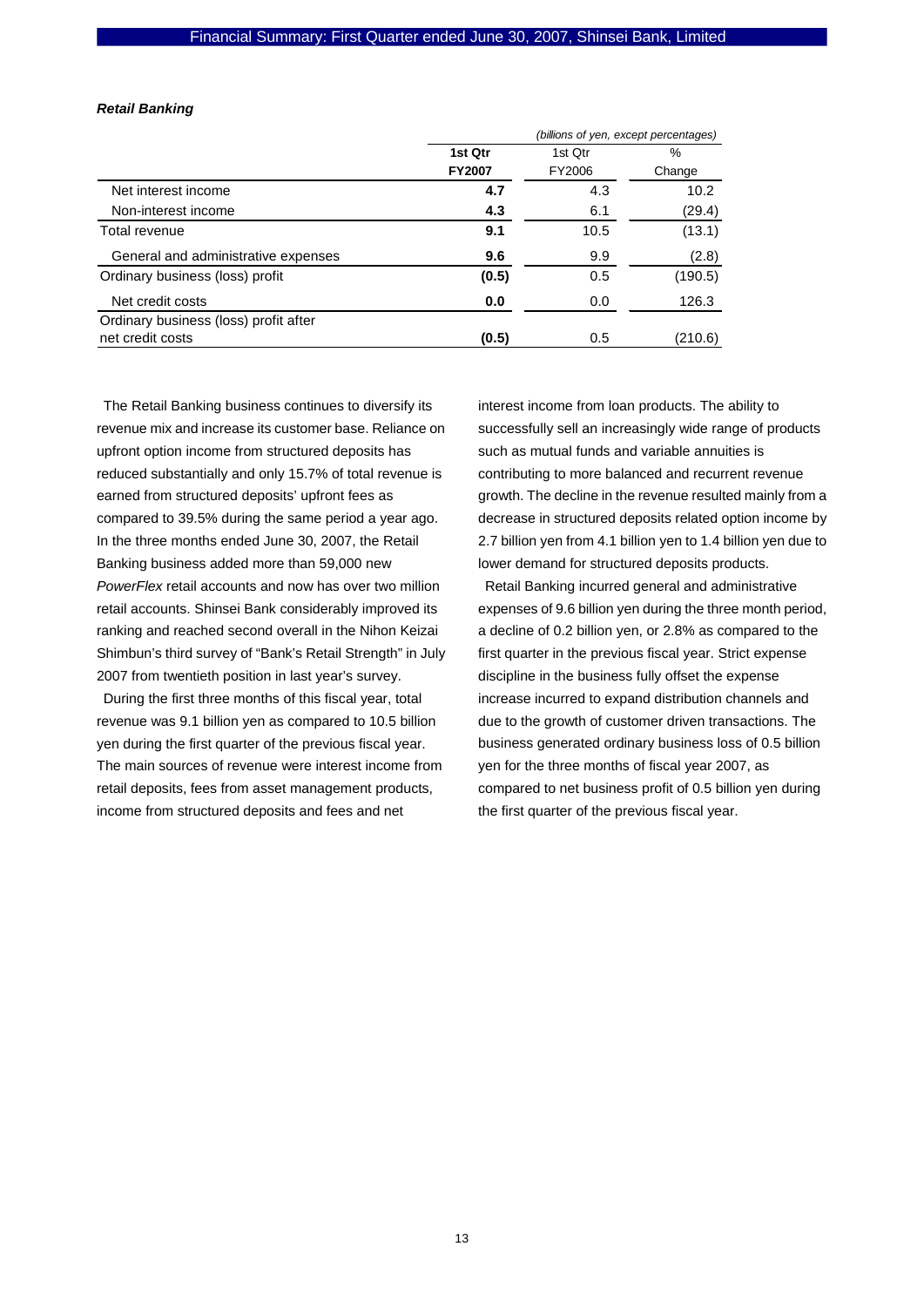### *Results of Operations (Non-Consolidated)*

|                                                              |               |         |        | (billions of yen, except percentages) |         |
|--------------------------------------------------------------|---------------|---------|--------|---------------------------------------|---------|
|                                                              | 1st Qtr       | 1st Qtr | $\%$   | 4th Qtr                               | $\%$    |
|                                                              | <b>FY2007</b> | FY2006  | Change | FY2006                                | Change  |
| Gross business profit (gyomu sorieki) <sup>(1)</sup> :       |               |         |        |                                       |         |
| Net interest income                                          | 19.0          | 13.6    | 39.3   | 14.6                                  | 30.6    |
| Net fees and commissions <sup>(1)</sup>                      | 15.6          | 9.1     | 71.2   | 10.3                                  | 50.8    |
| Net trading income                                           | 3.0           | 5.1     | (40.1) | 2.7                                   | 6.9     |
| Net other business income                                    | 4.4           | 3.1     | 39.8   | 3.4                                   | 28.9    |
| Total gross business profit <sup>(1)</sup>                   | 42.2          | 31.1    | 35.7   | 31.1                                  | 35.6    |
| Total expenses                                               | 20.3          | 20.1    | 1.3    | 18.7                                  | 8.9     |
| Net business profit <sup>(1)</sup> (jisshitsu gyomu jun-eki) | 21.8          | 10.9    | 98.8   | 12.4                                  | 75.8    |
| Other operating expenses, net                                | (1.1)         | (0.9)   | 14.3   | (4.5)                                 | (74.8)  |
| Net operating income (keijo rieki)                           | 20.7          | 9.9     | 107.2  | 7.8                                   | 162.2   |
| Extraordinary income $(logs)$ <sup>(2)(3)</sup>              | 1.1           | 4.8     | (77.1) | (123.3)                               | (100.9) |
| Income (loss) before income taxes                            | 21.8          | 14.8    | 46.5   | (115.4)                               | (118.9) |
| Current income taxes benefit                                 | (8.5)         | (1.2)   | 587.0  | (0.5)                                 | 1,468.1 |
| Deferred income tax expense (benefit)                        | 6.5           |         |        | (9.1)                                 | (171.6) |
| Net income $\left(\text{loss}\right)^{(3)}$                  | 23.8          | 16.1    | 47.7   | (105.8)                               | (122.5) |

(1) Includes income from monetary assets held in trust of 10.1 billion yen in the first quarter fiscal year 2007 and 5.9 billion yen in the first quarter fiscal year 2006. (2) Reversals of general reserve for loan losses is included in extraordinary income (0.9 billion yen in the first quarter fiscal year 2007 and 4.9 billion yen in the first quarter fiscal year 2006).

(3) Preferred shares investment impairment of 98.0 billion yen and valuation allowances for APLUS' and Shinki's common shares of 9.2 billion yen and 6.6 billion yen,

respectively, is included in fiscal year 2006.

The net income for the three months ended June 30, 2007 of 23.8 billion yen represented 34% of the fiscal year 2007 net income (non-consolidated) forecast of 70.0 billion yen. Shinsei Bank (non-consolidated) net income accounted for 76.2% of the consolidated net income. As a recipient of public funds, Shinsei Bank is required to

update and report its achievement of non-consolidated performance targets set forth in its revitalization plan on a quarterly basis. Thus, Shinsei Bank is currently in the process of updating its biennial revitalization plan financial targets on a non-consolidated basis.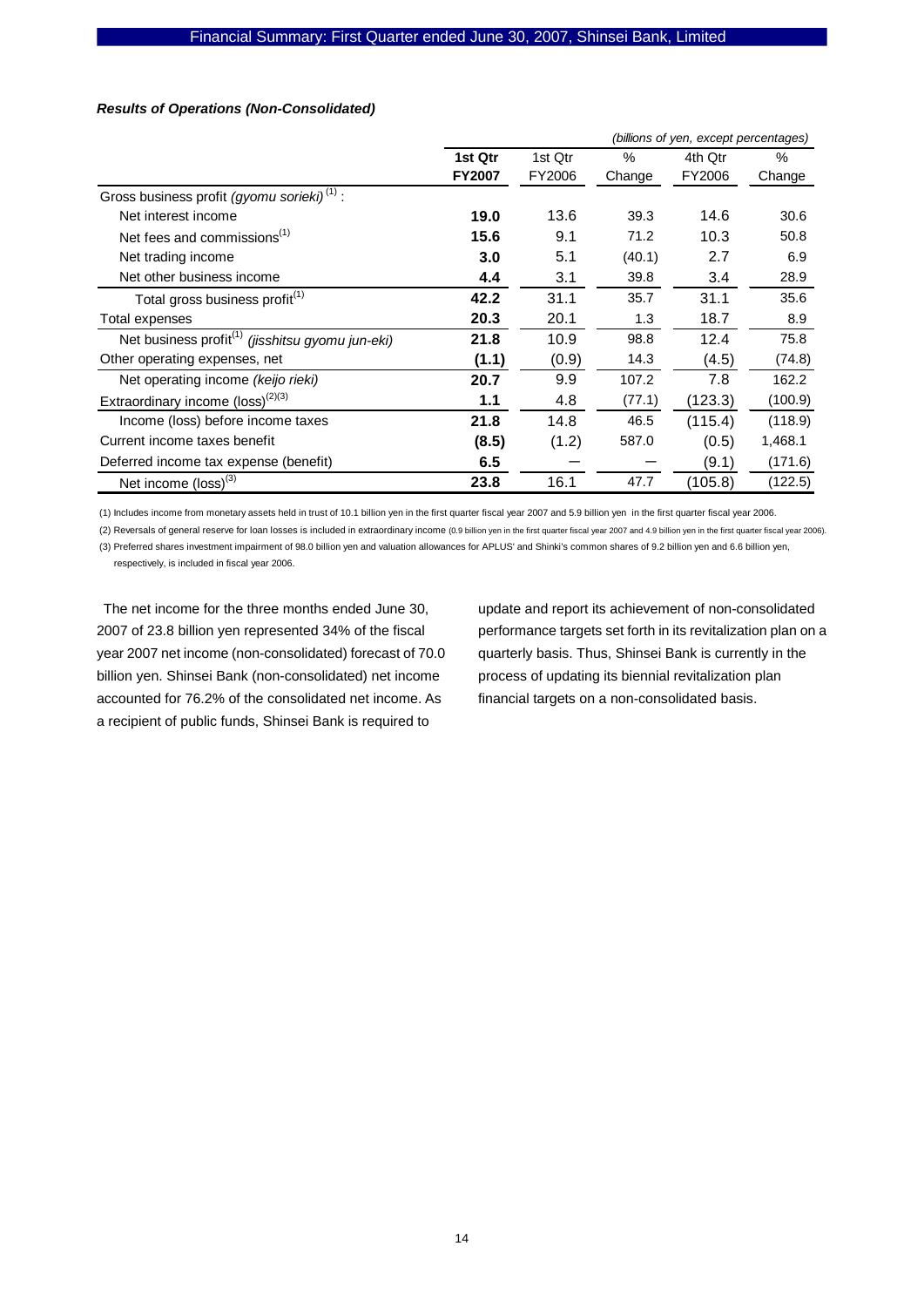# Financial Summary: First Quarter ended June 30, 2007, Shinsei Bank, Limited

#### Supplemental Financial Data and Reconciliation to Japanese GAAP Measures (1)

| For the first quarter fiscal year 2007 ended June 30, 2007                                            | (billions of yen, except per share data and percentages) |
|-------------------------------------------------------------------------------------------------------|----------------------------------------------------------|
| Amortization of goodwill and intangible assets                                                        |                                                          |
| Amortization of intangible assets                                                                     | 0.6                                                      |
| Associated deferred tax liability                                                                     | (0.2)                                                    |
| Amortization of goodwill                                                                              | 2.3                                                      |
| Total amortization of goodwill and intangible assets, net of tax benefit                              | 2.7                                                      |
| Reconciliation of net income to cash basis net income                                                 |                                                          |
| Net income                                                                                            | 31.2                                                     |
| Amortization of goodwill and intangible assets, net of tax benefit                                    | 2.7                                                      |
| Cash basis net income                                                                                 | 33.9                                                     |
| Reconciliation of basic net income per share to cash basis basic net income per share                 |                                                          |
| Basic net income per share                                                                            | 22.68                                                    |
| Effect of amortization of goodwill and intangible assets, net of tax benefit                          | 2.00                                                     |
| Cash basis basic net income per share                                                                 | 24.68                                                    |
| Reconciliation of fully diluted net income per share to cash basis fully diluted net income per share |                                                          |
| Fully diluted net income per share                                                                    | 17.26                                                    |
| Effect of amortization of goodwill and intangible assets, net of tax benefit                          | 1.52                                                     |
| Cash basis fully diluted net income per share                                                         | 18.78                                                    |
| Reconciliation of return on assets to cash basis return on assets                                     |                                                          |
| Return on assets                                                                                      | 1.1 $(3)$                                                |
| Effect of amortization of goodwill and intangible assets, net of tax benefit                          | $0.1^{(3)}$                                              |
| Cash basis return on assets                                                                           | $1.3^{(3)}$                                              |
| Reconciliation of return on equity to cash basis return on equity                                     |                                                          |
| Return on equity (fully diluted)                                                                      | 19.3 $(3)$                                               |
| Effect of amortization of goodwill and intangible assets, net of tax benefit                          | 1.7 $(3)$                                                |
| Cash basis return on equity (fully diluted)                                                           | $21.0^{(3)}$                                             |
| Reconciliation of return on equity to return on tangible equity                                       |                                                          |
| Return on equity (fully diluted)                                                                      | 19.3 $(3)$                                               |
| Effect of goodwill and intangible assets <sup>(2)</sup>                                               | $9.0$ (3)                                                |
| Return on tangible equity (fully diluted)                                                             | $28.3^{(3)}$                                             |

(1) Reflects adjustments of goodwill and intangible assets associated with the acquisition of consumer and commercial finance companies.

(2) Net income excludes amortization of goodwill and intangible assets, net of tax benefit. Average shareholders' equity excludes

goodwill and intangible assets, net of associated deferred tax liability.

(3) Annualized basis.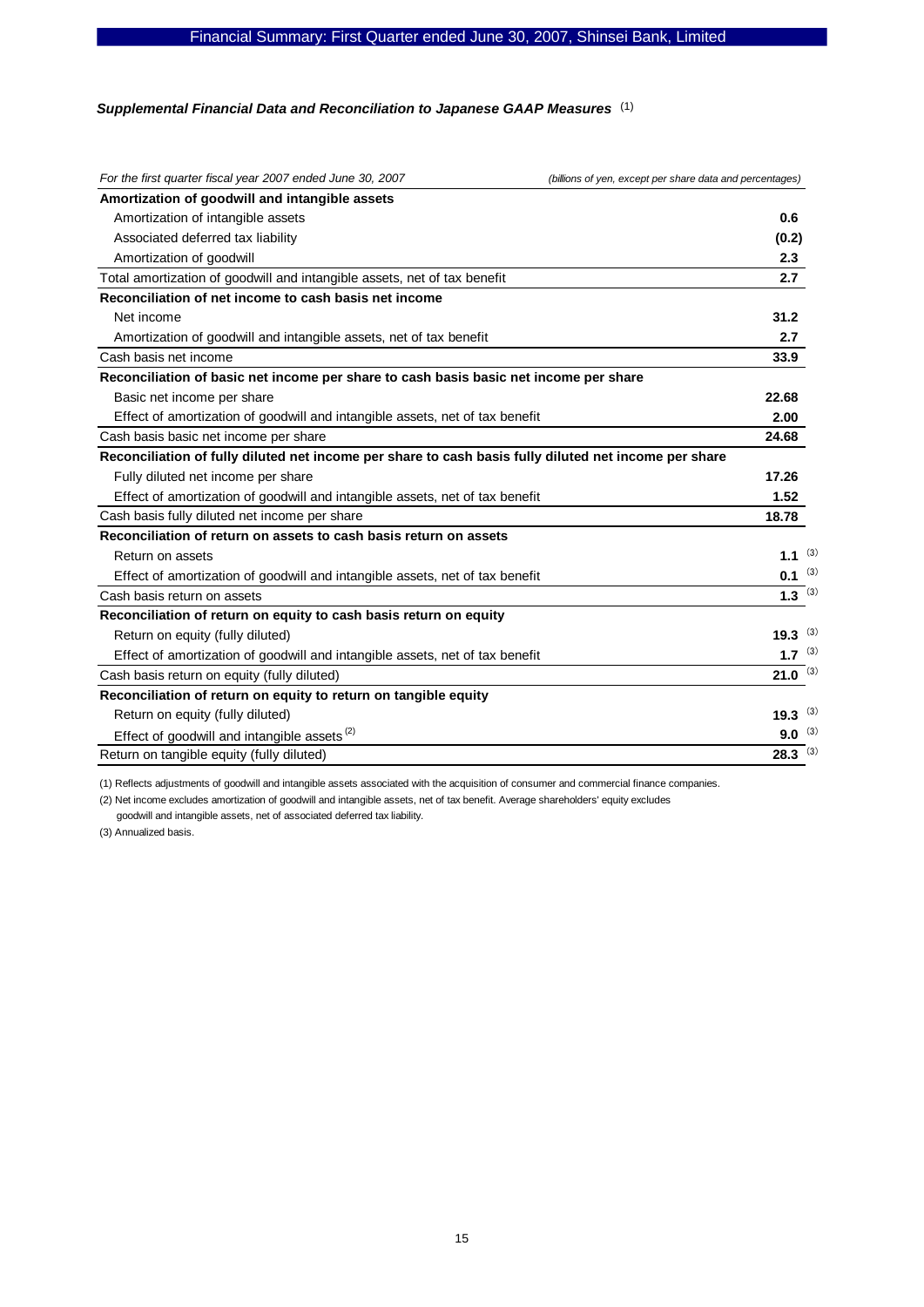# *Consolidated Statements of Operations (Unaudited)*

|                                                                          |               |          |         | (millions of yen, except percentages) |                   |
|--------------------------------------------------------------------------|---------------|----------|---------|---------------------------------------|-------------------|
|                                                                          | 1st Qtr       | 1st Qtr  | Change  |                                       | FY2006            |
|                                                                          | <b>FY2007</b> | FY2006   | Amount  | %                                     |                   |
| Interest on loans and bills discounted                                   | 38,931        | 27,845   | 11,086  | 39.8                                  | 126,815           |
| Interest and dividends on securities                                     | 11,177        | 6,816    | 4,361   | 64.0                                  | 32,309            |
| Other interest income                                                    | 3,268         | 3,461    | (193)   | (5.6)                                 | 13,693            |
| Total interest income                                                    | 53,377        | 38,123   | 15,254  | 40.0                                  | 172,818           |
| Fees and commissions income                                              | 18,129        | 16,354   | 1,775   | 10.9                                  | 70,858            |
| <b>Trading profits</b>                                                   | 5,232         | 7,082    | (1,850) | (26.1)                                | 18,128            |
| Other business income                                                    | 68,365        | 67,061   | 1,304   | 1.9                                   | 271,274           |
| Other ordinary income                                                    | 7,915         | 6,319    | 1,596   | 25.3                                  | 26,935            |
| <b>Ordinary income</b>                                                   | 153,019       | 134,941  | 18,078  | 13.4                                  | 560,016           |
| Interest on deposits                                                     | 10,078        | 5,453    | 4,625   | 84.8                                  | 33,164            |
| Interest on debentures                                                   | 763           | 806      | (43)    | (5.3)                                 | 3,006             |
| Interest on borrowings                                                   | 3,601         | 2,268    | 1,333   | 58.8                                  | 11,312            |
| Other interest expenses                                                  | 12,078        | 5,020    | 7,058   | 140.6                                 | 29,838            |
| Total interest expenses                                                  | 26,521        | 13,549   | 12,972  | 95.7                                  | 77,322            |
| Fees and commissions expenses                                            | 5,311         | 5,152    | 159     | 3.1                                   | 24,409            |
| <b>Trading losses</b>                                                    | 28            | 57       | (29)    | (50.9)                                | 319               |
| Other business expenses                                                  | 44,017        | 44,616   | (599)   | (1.3)                                 | 183,117           |
| General and administrative expenses                                      | 37,422        | 37,336   | 86      | 0.2                                   | 150,233           |
| Amortization of goodwill                                                 | 2,355         | 4,061    | (1,706) | (42.0)                                | 12,507            |
| Amortization of intangible assets                                        | 678           | 2,141    | (1,463) | (68.3)                                | 8,293             |
| Total general and administrative expenses                                | 40,456        | 43,539   | (3,083) | (7.1)                                 | 171,034           |
| Other ordinary expenses                                                  | 11,409        | 7,382    | 4,027   | 54.6                                  | 80,641            |
| <b>Ordinary expenses</b>                                                 | 127,746       | 114,298  | 13,448  | 11.8                                  | 536,843           |
| Net ordinary income                                                      | 25,273        | 20,643   | 4,630   | 22.4                                  | 23,172            |
| Special gains                                                            | 20,599        | 2,647    | 17,952  | 678.2                                 | 15,278            |
| Special losses                                                           | 48            | 51       | (3)     | (5.9)                                 | 104,159           |
| Income (loss) before income taxes and minority interests                 | 45,823        | 23,238   | 22,585  | 97.2                                  | (65, 708)         |
| Income tax (benefit)                                                     |               |          |         |                                       |                   |
| Current                                                                  | 3,530         | 960      | 2,570   | 267.7                                 | 3,249             |
| Deferred                                                                 | 6,184         | (1, 135) | 7,319   | (644.8)                               | (24, 615)         |
| Minority interests in net income of subsidiaries                         | 4,869         | 4,200    | 669     | 15.9                                  | 16,643            |
| Net income (loss)                                                        | 31,239        | 19,212   | 12,027  | 62.6                                  | (60, 984)         |
|                                                                          |               |          |         |                                       | (billions of yen) |
| (Ref.) Ordinary business profit (jisshitsu gyomu jun-eki) <sup>(1)</sup> | 39.1          | 30.8     | 8.3     | 27.0                                  | 118.3             |
| yen / US\$                                                               | @123.43       | @115.24  |         |                                       | @117.78           |

(1) Management accounting basis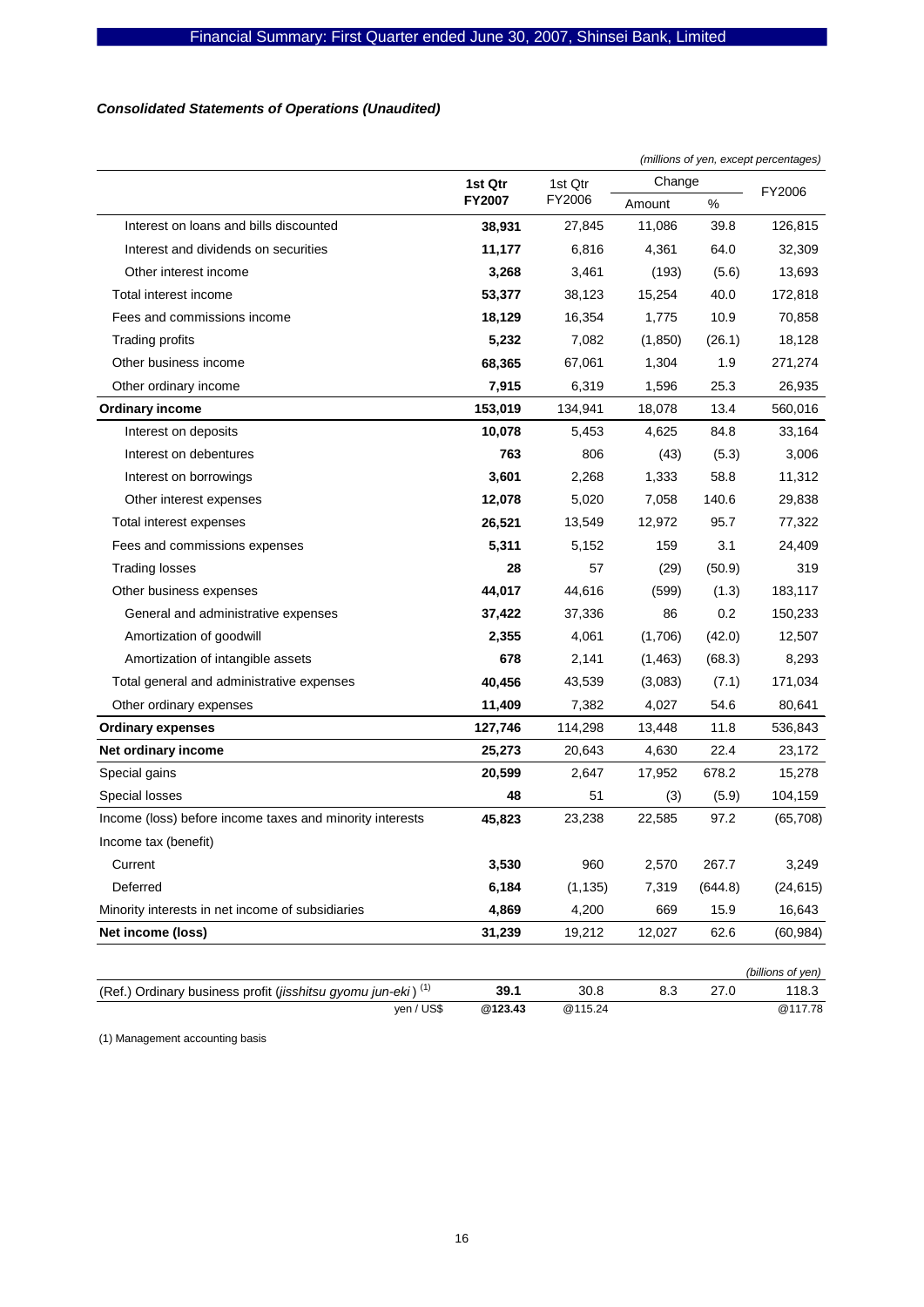# *Consolidated Balance Sheets (Unaudited)*

# **Assets (Consolidated)**

|                                                         |            |            |            |                   | (millions of yen) |
|---------------------------------------------------------|------------|------------|------------|-------------------|-------------------|
|                                                         | June 30    | June 30    | Change     | Mar <sub>31</sub> | Change            |
|                                                         | 2007       | 2006       | a-b        | 2007              | a-c               |
|                                                         | a          | b          | Amount     | c                 | Amount            |
| < <assets>&gt;</assets>                                 |            |            |            |                   |                   |
| Cash and due from banks                                 | 412,266    | 250,091    | 162,175    | 448,554           | (36, 288)         |
| Call loans                                              | 67,140     | 175,762    | (108, 622) | 43,100            | 24,040            |
| Collateral related to securities borrowing transactions | 47,690     | 80,261     | (32, 571)  | 11,050            | 36,640            |
| Other monetary claims purchased                         | 469,719    | 287,416    | 182,303    | 366,505           | 103,214           |
| Trading assets                                          | 310,074    | 366,753    | (56, 679)  | 303,389           | 6,685             |
| Monetary assets held in trust                           | 488,026    | 447,944    | 40,082     | 502,332           | (14, 306)         |
| <b>Securities</b>                                       | 1,869,706  | 1,540,990  | 328,716    | 1,854,682         | 15,024            |
| Loans and bills discounted                              | 5,278,505  | 4,241,744  | 1,036,761  | 5,146,306         | 132,199           |
| Foreign exchanges                                       | 30,515     | 9,600      | 20,915     | 15,047            | 15,468            |
| Other assets                                            | 914,062    | 848,133    | 65,929     | 870,375           | 43,687            |
| Premises and equipment                                  | 382,420    | 396,049    | (13,629)   | 382,460           | (40)              |
| Intangible assets                                       | 240,405    | 354,735    | (114, 330) | 244,155           | (3,750)           |
| Goodwill, net                                           | 156,473    | 221,407    | (64, 934)  | 158,066           | (1,593)           |
| Deferred issuance expenses for debentures               | 107        | 124        | (17)       | 103               | 4                 |
| Deferred tax assets                                     | 35,543     | 30,912     | 4,631      | 42,474            | (6,931)           |
| Customers' liabilities for acceptances and guarantees   | 745,190    | 808,256    | (63,066)   | 754,420           | (9,230)           |
| Reserve for credit losses                               | (146, 048) | (142, 137) | (3,911)    | (147, 275)        | 1,227             |
| <b>Total assets</b>                                     | 11,145,325 | 9,696,639  | 1,448,686  | 10,837,683        | 307,642           |
| yen / US\$                                              | @123.43    | @115.24    |            | @117.78           |                   |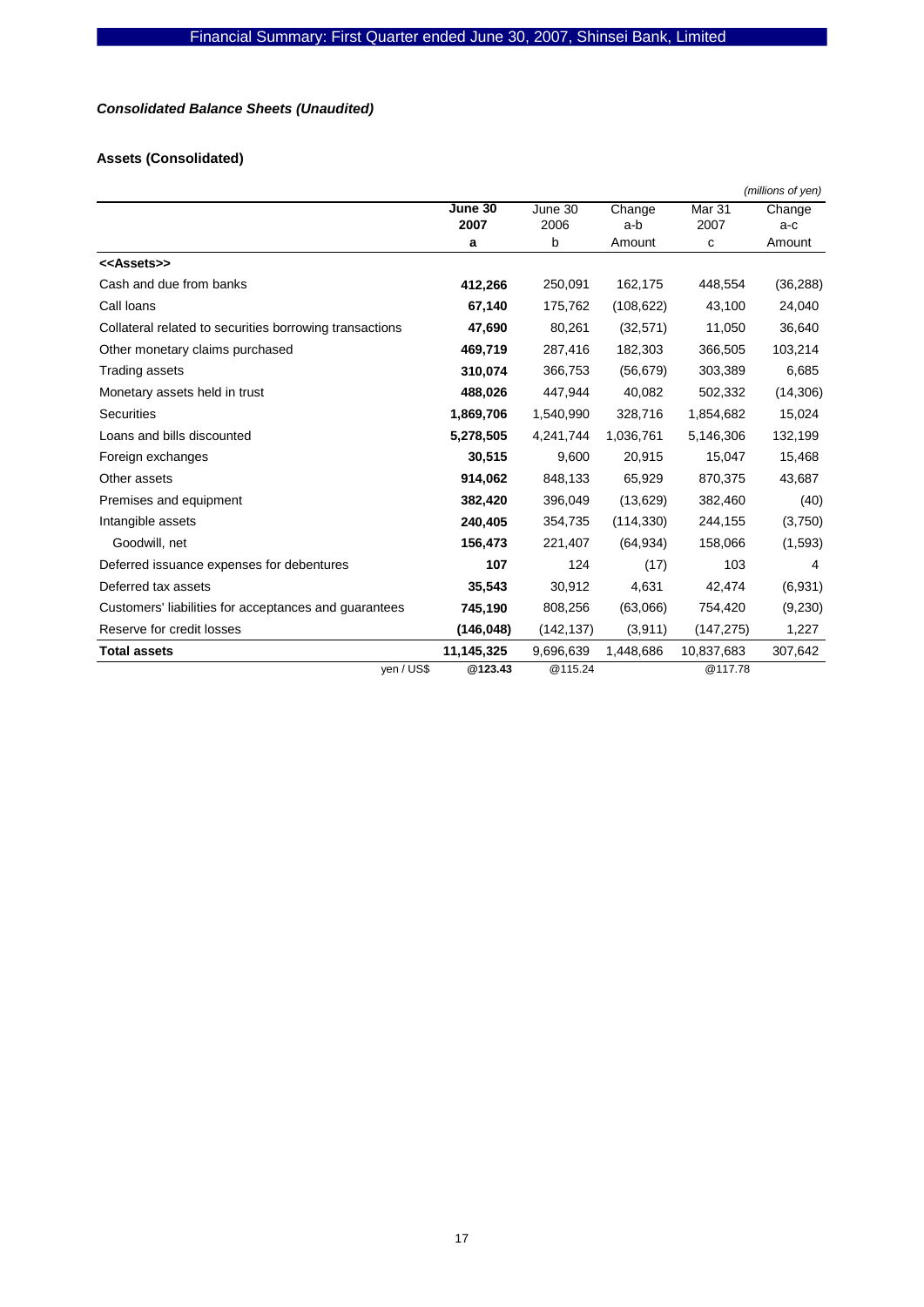# **Liabilities and Equity (Consolidated)**

|                                                          |            |           |               |            | (millions of yen) |
|----------------------------------------------------------|------------|-----------|---------------|------------|-------------------|
|                                                          | June 30    | June 30   | Change        | Mar 31     | Change            |
|                                                          | 2007<br>a  | 2006<br>b | a-b<br>Amount | 2007<br>с  | a-c<br>Amount     |
| < <liabilities>&gt;</liabilities>                        |            |           |               |            |                   |
| Deposits                                                 | 5,067,030  | 4,217,930 | 849,100       | 4,940,730  | 126,300           |
| Negotiable certificates of deposit                       | 474,998    | 237,982   | 237,016       | 480,199    | (5,201)           |
| Debentures                                               | 693,727    | 847,091   | (153, 364)    | 703,298    | (9,571)           |
| Call money                                               | 698,022    | 129,285   | 568,737       | 692,792    | 5,230             |
| Collateral related to securities lending transactions    | 77,505     | 76,053    | 1,452         | 8,333      | 69,172            |
| Commercial paper                                         |            | 165,000   | (165,000)     | 171,300    | (171, 300)        |
| <b>Trading liabilities</b>                               | 127,898    | 150,511   | (22, 613)     | 99,255     | 28,643            |
| Borrowed money                                           | 1,099,440  | 1,142,003 | (42, 563)     | 1,122,688  | (23, 248)         |
| Foreign exchanges                                        | 14         | 7         | 7             | 118        | (104)             |
| Short-term corporate bonds                               | 181,300    | $\prime$  |               |            |                   |
| Corporate bonds                                          | 444,057    | 298,996   | 145,061       | 400,485    | 43,572            |
| <b>Other liabilities</b>                                 | 548,533    | 493,112   | 55,421        | 498,358    | 50,175            |
| Accrued employees' bonuses                               | 5,055      | 5,017     | 38            | 13,134     | (8,079)           |
| Accrued directors' bonuses                               | 247        | 62        | 185           | 359        | (112)             |
| Reserve for retirement benefits                          | 3,356      | 3,090     | 266           | 3,521      | (165)             |
| Reserve for losses on interest repayments                | 9,719      | $\prime$  |               | 10,353     | (634)             |
| Reserve under special law                                | 3          | 2         | 1             | 3          |                   |
| Deferred tax liabilities                                 | 5,194      | 11,835    | (6,641)       | 5,075      | 119               |
| Acceptances and guarantees                               | 745,190    | 808,256   | (63,066)      | 754,420    | (9, 230)          |
| <b>Total liabilities</b>                                 | 10,181,295 | 8,586,239 | 1,595,056     | 9,904,430  | 276,865           |
| < <equity>&gt;</equity>                                  |            |           |               |            |                   |
| Shareholders' equity:                                    |            |           |               |            |                   |
| Capital stock                                            | 451,296    | 451,296   |               | 451,296    |                   |
| Capital surplus                                          | 18,558     | 18,558    |               | 18,558     |                   |
| Retained earnings                                        | 273,997    | 394,767   | (120, 770)    | 245,499    | 28,498            |
| Treasury stock, at cost                                  | (72, 561)  | (4, 557)  | (68,004)      | (72, 560)  | (1)               |
| Total shareholders' equity                               | 671,290    | 860,065   | (188, 775)    | 642,794    | 28,496            |
| Unrealized gain (loss) and translation adjustments:      |            |           |               |            |                   |
| Unrealized gain (loss) on available-for-sale securities  | 6,098      | (288)     | 6,386         | 5,091      | 1,007             |
| Deferred loss on derivatives under hedge accounting      | (20, 303)  | (14, 510) | (5,793)       | (7, 744)   | (12, 559)         |
| Foreign currency translation adjustments                 | 3,860      | 3,315     | 545           | 2,952      | 908               |
| Total unrealized gain (loss) and translation adjustments | (10, 344)  | (11, 483) | 1,139         | 299        | (10, 643)         |
| Stock acquisition rights                                 | 674        | 55        | 619           | 517        | 157               |
| Minority interests in subsidiaries                       | 302,410    | 261,762   | 40,648        | 289,642    | 12,768            |
| <b>Total equity</b>                                      | 964,030    | 1,110,400 | (146, 370)    | 933,253    | 30,777            |
| <b>Total liabilities and equity</b>                      | 11,145,325 | 9,696,639 | 1,448,686     | 10,837,683 | 307,642           |
| yen / US\$                                               | @123.43    | @115.24   |               | @117.78    |                   |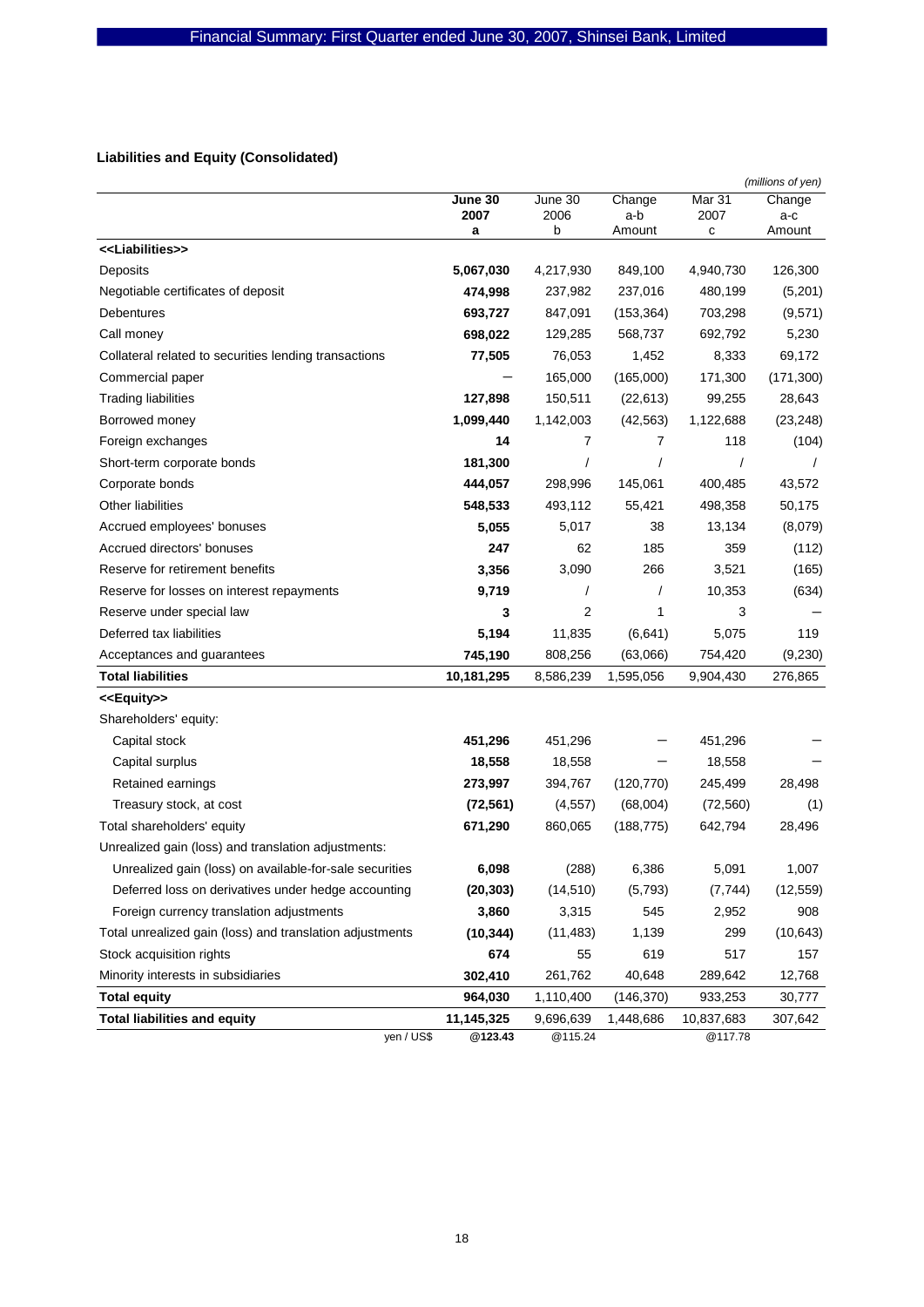# *Non-Consolidated Statements of Operations (Unaudited)*

|                                        |               |         | (millions of yen, except percentages) |        |           |  |
|----------------------------------------|---------------|---------|---------------------------------------|--------|-----------|--|
|                                        | 1st Qtr       | 1st Qtr | Change                                |        | FY2006    |  |
|                                        | <b>FY2007</b> | FY2006  | Amount                                | %      |           |  |
| Interest on loans and bills discounted | 25,280        | 14,531  | 10,749                                | 74.0   | 75,357    |  |
| Interest and dividends on securities   | 14,404        | 8,753   | 5,651                                 | 64.6   | 40,427    |  |
| Other interest income                  | 3,207         | 3,457   | (250)                                 | (7.2)  | 13,262    |  |
| Total interest income                  | 42,892        | 26,742  | 16,150                                | 60.4   | 129,046   |  |
| Fees and commissions income            | 8,265         | 5,487   | 2,778                                 | 50.6   | 28,198    |  |
| Trading profits                        | 3,089         | 5,191   | (2, 102)                              | (40.5) | 15,339    |  |
| Other business income                  | 5,037         | 4,601   | 436                                   | 9.5    | 18,661    |  |
| Other ordinary income                  | 11,938        | 9,300   | 2,638                                 | 28.4   | 40,787    |  |
| <b>Ordinary income</b>                 | 71,223        | 51,323  | 19,900                                | 38.8   | 232,034   |  |
| Interest on deposits                   | 10,103        | 5,466   | 4,637                                 | 84.8   | 33,276    |  |
| Interest on debentures                 | 763           | 807     | (44)                                  | (5.5)  | 3,009     |  |
| Other interest expenses                | 15,399        | 7,769   | 7,630                                 | 98.2   | 41,247    |  |
| Total interest expenses                | 26,266        | 14,044  | 12,222                                | 87.0   | 77,534    |  |
| Fees and commissions expenses          | 2,780         | 2,284   | 496                                   | 21.7   | 13,164    |  |
| <b>Trading losses</b>                  | 36            | 89      | (53)                                  | (59.6) | 436       |  |
| Other business expenses                | 598           | 1,425   | (827)                                 | (58.0) | 6,561     |  |
| General and administrative expenses    | 20,436        | 20,163  | 273                                   | 1.4    | 77,865    |  |
| Other ordinary expenses                | 403           | 3,326   | (2,923)                               | (87.9) | 9,325     |  |
| <b>Ordinary expenses</b>               | 50,522        | 41,332  | 9,190                                 | 22.2   | 184,888   |  |
| Net ordinary income                    | 20,701        | 9,991   | 10,710                                | 107.2  | 47,146    |  |
| Special gains                          | 1,123         | 4,915   | (3,792)                               | (77.2) | 14,385    |  |
| Special losses                         | 21            | 24      | (3)                                   | (12.5) | 116,546   |  |
| Income (loss) before income taxes      | 21,803        | 14,882  | 6,921                                 | 46.5   | (55,015)  |  |
| Income tax (benefit)                   |               |         |                                       |        |           |  |
| Current                                | (8, 546)      | (1,244) | (7, 302)                              | 587.0  | (2,779)   |  |
| Deferred                               | 6,533         |         | 6,533                                 | n.m.   | (10, 276) |  |
| Net income (loss)                      | 23,817        | 16,127  | 7,690                                 | 47.7   | (41,960)  |  |
| yen / US\$                             | @123.43       | @115.24 |                                       |        | @117.78   |  |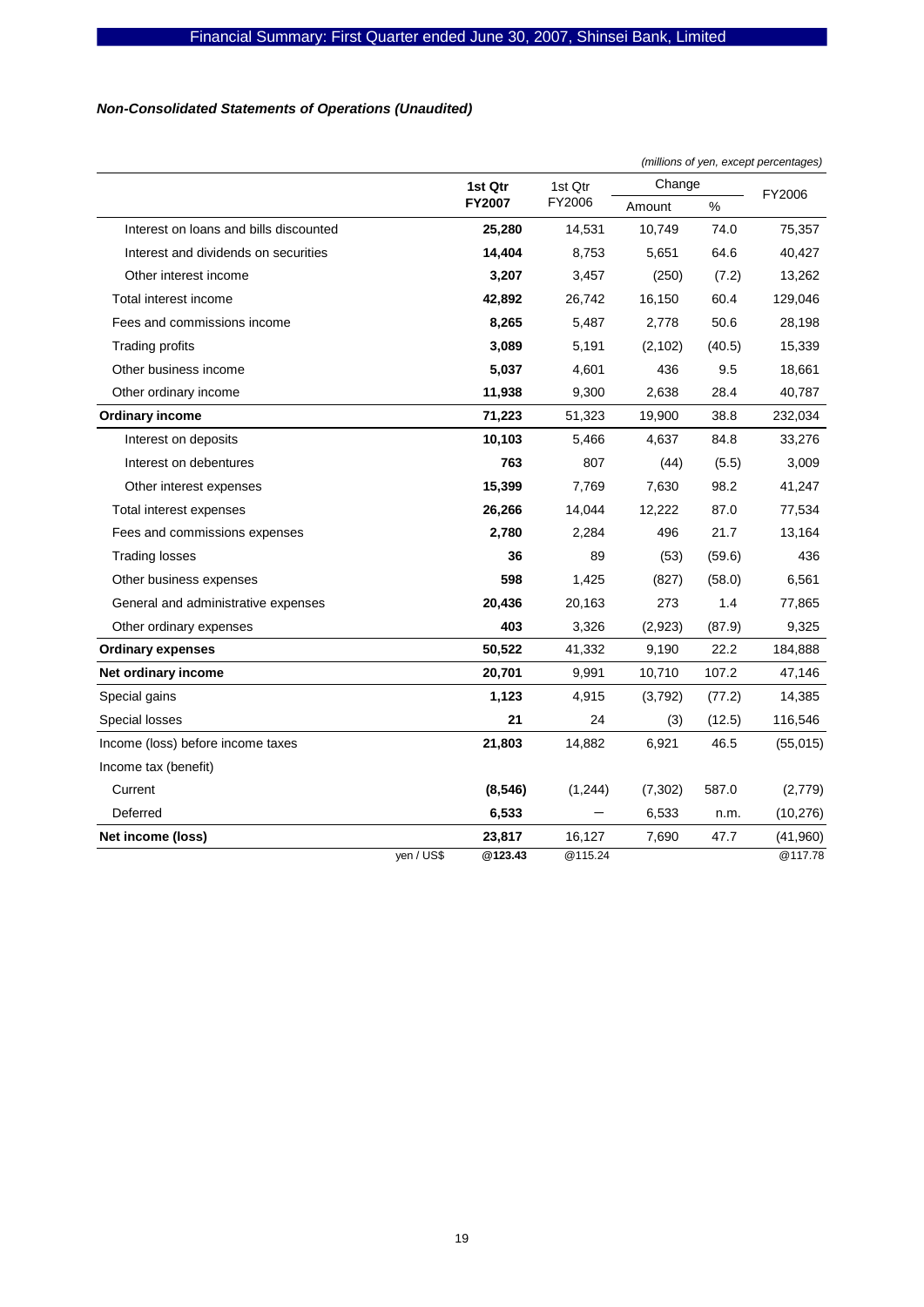# *Non-Consolidated Balance Sheets (Unaudited)*

# **Assets (Non-Consolidated)**

|                                                         |            |            |            |                   | (millions of yen) |
|---------------------------------------------------------|------------|------------|------------|-------------------|-------------------|
|                                                         | June 30    | June 30    | Change     | Mar <sub>31</sub> | Change            |
|                                                         | 2007       | 2006       | a-b        | 2007              | $a-c$             |
|                                                         | a          | b          | Amount     | c                 | Amount            |
| < <assets>&gt;</assets>                                 |            |            |            |                   |                   |
| Cash and due from banks                                 | 193,169    | 135,346    | 57,823     | 190,003           | 3,166             |
| Call loans                                              | 67,140     | 175,762    | (108, 622) | 43,100            | 24,040            |
| Collateral related to securities borrowing transactions | 47,690     | 80,261     | (32, 571)  | 11,050            | 36,640            |
| Other monetary claims purchased                         | 161,631    | 52,416     | 109,215    | 69,856            | 91,775            |
| Trading assets                                          | 284,084    | 350,981    | (66, 897)  | 284,137           | (53)              |
| Monetary assets held in trust                           | 674,693    | 547,142    | 127,551    | 687,346           | (12, 653)         |
| <b>Securities</b>                                       | 2,063,219  | 1,849,671  | 213,548    | 2,062,064         | 1,155             |
| Valuation allowance for investments                     | (15,908)   |            | (15,908)   | (15,908)          |                   |
| Loans and bills discounted                              | 5,178,765  | 4,099,476  | 1,079,289  | 5,075,281         | 103,484           |
| Foreign exchanges                                       | 30,515     | 9,600      | 20,915     | 15,047            | 15,468            |
| Other assets                                            | 373,699    | 257,583    | 116,116    | 325,654           | 48,045            |
| Premises and equipment                                  | 21,304     | 21,306     | (2)        | 20,768            | 536               |
| Intangible assets                                       | 13,552     | 14,440     | (888)      | 13,475            | 77                |
| Deferred issuance expenses for debentures               | 107        | 124        | (17)       | 103               | 4                 |
| Deferred tax assets                                     | 28,812     | 29,040     | (228)      | 35,559            | (6,747)           |
| Customers' liabilities for acceptances and guarantees   | 19,455     | 30,372     | (10, 917)  | 18,357            | 1,098             |
| Reserve for credit losses                               | (105, 995) | (106, 460) | 465        | (106, 977)        | 982               |
| <b>Total assets</b>                                     | 9,035,938  | 7,547,065  | 1,488,873  | 8,728,921         | 307,017           |
| yen / US\$                                              | @123.43    | @115.24    |            | @117.78           |                   |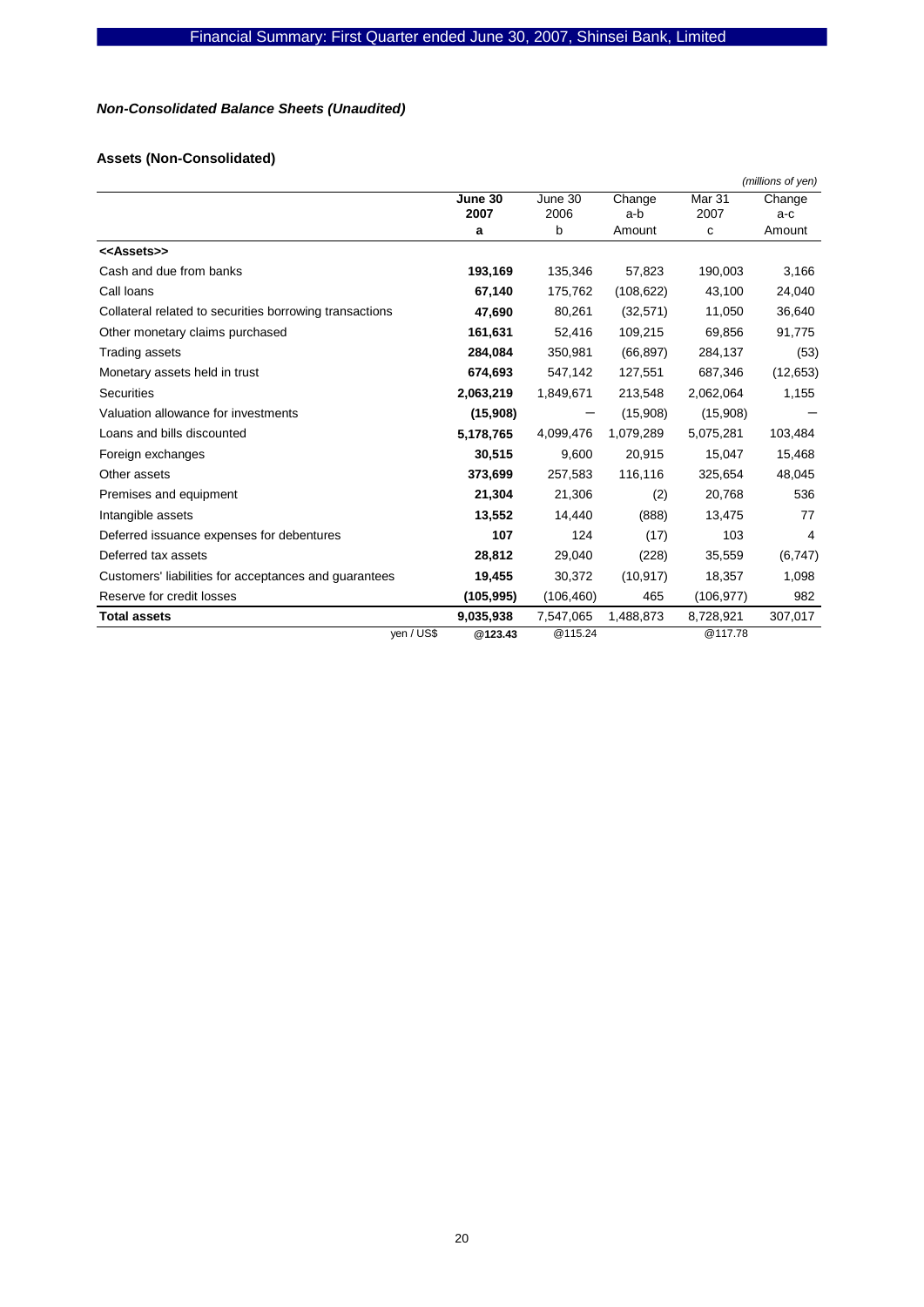# **Liabilities and Equity (Non-Consolidated)**

|                                                          |           |           |            |           | (millions of yen) |
|----------------------------------------------------------|-----------|-----------|------------|-----------|-------------------|
|                                                          | June 30   | June 30   | Change     | Mar 31    | Change            |
|                                                          | 2007      | 2006      | a-b        | 2007      | a-c               |
|                                                          | a         | b         | Amount     | C         | Amount            |
| < <liabilities>&gt;</liabilities>                        |           |           |            |           |                   |
| Deposits                                                 | 5,101,596 | 4,283,403 | 818,193    | 4,991,263 | 110,333           |
| Negotiable certificates of deposit                       | 474,998   | 237,982   | 237,016    | 480,199   | (5,201)           |
| <b>Debentures</b>                                        | 694,337   | 848,401   | (154, 064) | 703,908   | (9, 571)          |
| Call money                                               | 698,022   | 79,285    | 618,737    | 692,792   | 5,230             |
| Collateral related to securities lending transactions    | 78,425    | 76,053    | 2,372      | 8,333     | 70,092            |
| <b>Bills sold</b>                                        |           | 50,000    | (50,000)   |           |                   |
| <b>Trading liabilities</b>                               | 117,568   | 144,202   | (26, 634)  | 87,361    | 30,207            |
| Borrowed money                                           | 295,947   | 279,570   | 16,377     | 276,760   | 19,187            |
| Foreign exchanges                                        | 303       | 281       | 22         | 397       | (94)              |
| Corporate bonds                                          | 589,038   | 451,685   | 137,353    | 562,457   | 26,581            |
| <b>Other liabilities</b>                                 | 295,747   | 218,400   | 77,347     | 237,614   | 58,133            |
| Accrued employees' bonuses                               | 3,475     | 3,466     | 9          | 9,850     | (6, 375)          |
| Reserve for retirement benefits                          | 662       | 171       | 491        | 756       | (94)              |
| Acceptances and quarantees                               | 19,455    | 30,372    | (10, 917)  | 18,357    | 1,098             |
| <b>Total liabilities</b>                                 | 8,369,581 | 6,703,276 | 1,666,305  | 8,070,054 | 299,527           |
| < <equity>&gt;</equity>                                  |           |           |            |           |                   |
| Shareholders' equity                                     |           |           |            |           |                   |
| Capital stock                                            | 451,296   | 451,296   |            | 451,296   |                   |
| Capital surplus                                          | 18,558    | 18,558    |            | 18,558    |                   |
| Additional paid-in capital                               | 18,558    | 18,558    |            | 18,558    |                   |
| Retained earnings                                        | 288,374   | 392,707   | (104, 333) | 267,144   | 21,230            |
| Legal reserve                                            | 9,784     | 8,567     | 1,217      | 9,266     | 518               |
| Other retained earnings                                  | 278,590   | 384,139   | (105, 549) | 257,878   | 20,712            |
| Unappropriated retained earnings                         | 278,590   | 384,139   | (105, 549) | 257,878   | 20,712            |
| Treasury stock, at cost                                  | (72, 556) | (4, 552)  | (68,004)   | (72, 555) | (1)               |
| Total shareholders' equity                               | 685,672   | 858,010   | (172, 338) | 664,444   | 21,228            |
| Unrealized gain (loss) and translation adjustments:      |           |           |            |           |                   |
| Unrealized gain on available-for-sale securities         | 5,058     | 1,104     | 3,954      | 4,181     | 877               |
| Deferred loss on derivatives under hedge accounting      | (25, 048) | (15, 381) | (9,667)    | (10, 275) | (14, 773)         |
| Total unrealized gain (loss) and translation adjustments | (19,989)  | (14, 276) | (5,713)    | (6,094)   | (13, 895)         |
| Stock acquisition rights                                 | 674       | 55        | 619        | 517       | 157               |
| <b>Total equity</b>                                      | 666,356   | 843,789   | (177, 433) | 658,866   | 7,490             |
| <b>Total liabilities and equity</b>                      | 9,035,938 | 7,547,065 | 1,488,873  | 8,728,921 | 307,017           |
| yen / US\$                                               | @123.43   | @115.24   |            | @117.78   |                   |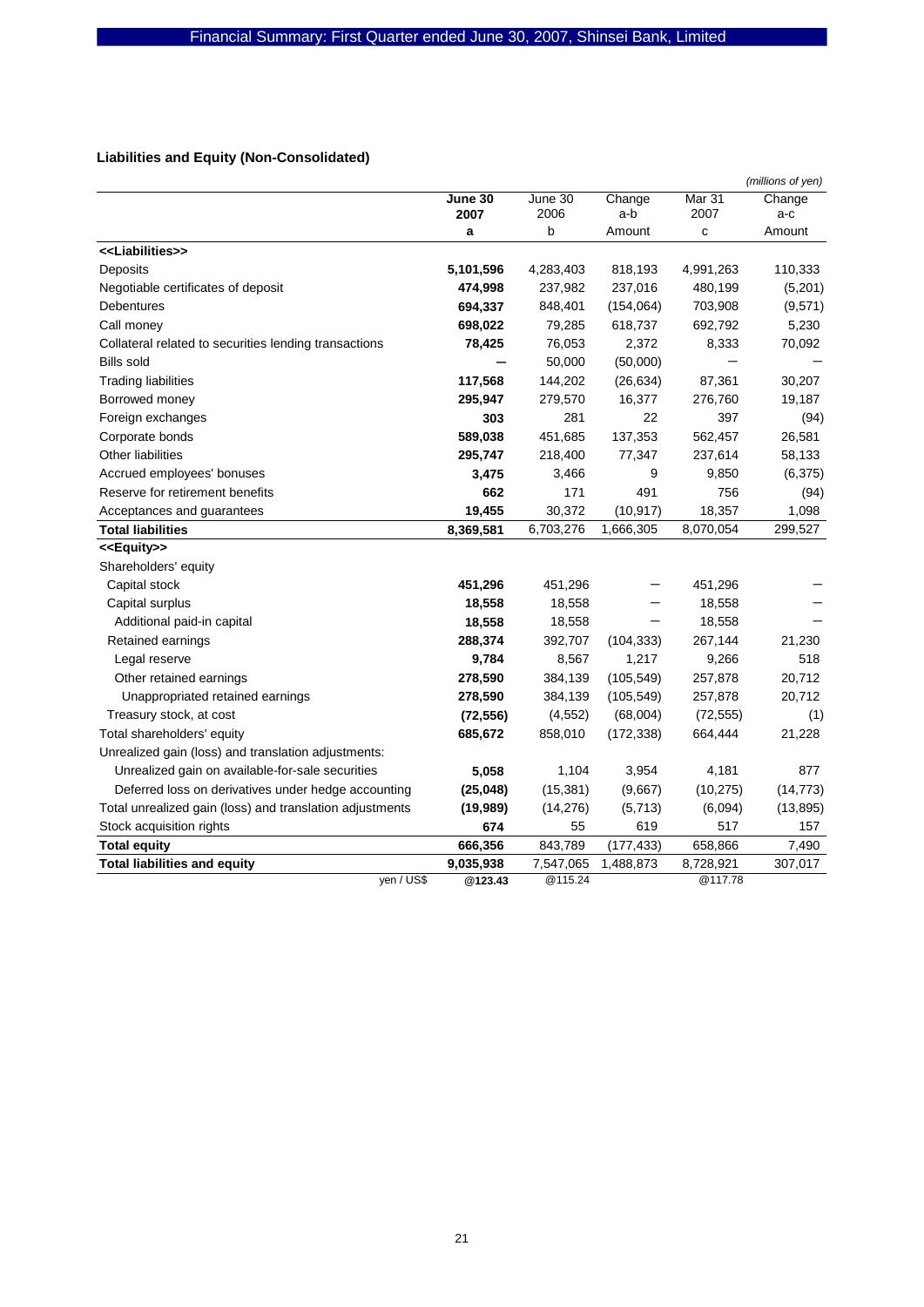### *Other Non-Consolidated Financial Data (Problem Claims, Securities, Deposits)*

## **Problem Claims (Non-Consolidated)**

( i ) Claims Classified Under the Financial Revitalization Law

|                                                     |         | (billions of yen, except percentages) |             |         |             |
|-----------------------------------------------------|---------|---------------------------------------|-------------|---------|-------------|
|                                                     | June 30 | Mar 31                                | Change      | June 30 | Change      |
|                                                     | 2007(a) | 2007(b)                               | $(a) - (b)$ | 2006(c) | $(a) - (c)$ |
| Claims against bankrupt and quasi-bankrupt obligors | 0.6     | 0.9                                   | (0.4)       | 0.5     | 0.1         |
| Doubtful claims                                     | 10.7    | 10.8                                  | (0.0)       | 20.2    | (9.5)       |
| Substandard claims                                  | 15.9    | 16.2                                  | (0.3)       | 21.1    | (5.2)       |
| Total (A)                                           | 27.2    | 27.9                                  | (0.7)       | 41.9    | (14.7)      |
| Total claims (B)                                    | 5,469.9 | 5,294.6                               | 175.3       | 4,253.8 | 1,216.1     |
| $(A) / (B) \times 100$ (%)                          | 0.50    | 0.53                                  | (0.03)      | 0.98    | (0.48)      |
| (ref.) Amount of partial write-off                  | 6.5     | 6.4                                   |             | 2.4     |             |

( ii ) Risk Monitored Loans (Non-Consolidated)

|                                           |          | (billions of yen, except percentages) |             |         |             |
|-------------------------------------------|----------|---------------------------------------|-------------|---------|-------------|
|                                           | June 30  | Mar 31                                | Change      | June 30 | Change      |
|                                           | 2007 (a) | 2007 (b)                              | $(a) - (b)$ | 2006(c) | $(a) - (c)$ |
| Loans to bankrupt obligors                | 0.3      | 0.6                                   | (0.3)       | 0.3     | 0.0         |
| Non-accrual delinquent loans              | 10.5     | 10.6                                  | (0.1)       | 20.0    | (9.5)       |
| Loans past due three months or more       | 0.0      | 0.0                                   | 0.0         | 0.0     | (0.0)       |
| <b>Restructured loans</b>                 | 15.8     | 16.1                                  | (0.3)       | 21.0    | (5.2)       |
| Total (A)                                 | 26.7     | 27.4                                  | (0.7)       | 41.4    | (14.7)      |
| Loans and bills discounted (B)            | 5,178.7  | 5,075.2                               | 103.5       | 4.099.4 | 1,079.3     |
| $(A) / (B) \times 100$ (%)                | 0.52     | 0.54                                  | (0.02)      | 1.01    | (0.49)      |
| Reserve for credit losses (C)             | 105.9    | 106.9                                 | (1.0)       | 106.4   | (0.5)       |
| Reserve ratios $(C) / (A) \times 100$ (%) | 395.97   | 389.21                                | 6.76        | 256.74  | 139.23      |

### **Securities (Non-Consolidated)**

| As of June 30, 2007 (Unaudited) |            |
|---------------------------------|------------|
|                                 | Fair value |

*(billions of yen)* 

|                              | Fair value |       | Net unrealized gain (loss) (a) - (b) |                             |  |
|------------------------------|------------|-------|--------------------------------------|-----------------------------|--|
|                              |            |       | Gross unrealized gains (a)           | Gross unrealized losses (b) |  |
| Equity securities (domestic) | 17.6       | 1.3   | 1.6                                  | 0.2                         |  |
| Bonds (domestic)             | 450.3      | (3.9) | 0.1                                  | 4.1                         |  |
| Other <sup>(1)</sup>         | 456.7      | 10.1  | 13.1                                 | 2.9                         |  |
| Total                        | 924.7      | 7.5   | 14.9                                 | 7.3                         |  |
| As of March 31, 2007         | Fair value |       | Net unrealized gain (loss) (a) - (b) | (billions of yen)           |  |
|                              |            |       | Gross unrealized gains (a)           | Gross unrealized losses (b) |  |
| Equity securities (domestic) | 14.1       | (0.2) | 0.5                                  | 0.8                         |  |
| Bonds (domestic)             | 571.1      | (3.3) | 0.4                                  | 3.7                         |  |
| Other <sup>(1)</sup>         | 413.8      | 10.5  | 11.3                                 | 0.7                         |  |
| Total                        | 999.1      | 6.9   | 12.3                                 | 5.4                         |  |
|                              |            |       |                                      |                             |  |

| As of June 30, 2006          |            |       |                                      | (billions of yen)           |
|------------------------------|------------|-------|--------------------------------------|-----------------------------|
|                              | Fair value |       | Net unrealized gain (loss) (a) - (b) |                             |
|                              |            |       | Gross unrealized gains (a)           | Gross unrealized losses (b) |
| Equity securities (domestic) | 12.2       | 0.7   | 1.0                                  | 0.3                         |
| Bonds (domestic)             | 679.1      | (4.7) | 0.1                                  | 4.9                         |
| Other <sup>(1)</sup>         | 218.6      | 0.9   | 2.2                                  | 1.2                         |
| Total                        | 910.0      | (3.1) | 3.3                                  | 6.5                         |

(1) "Other" mainly consists of foreign securities.

### **Balance of Deposits (Non-Consolidated)**

|                                      |         |          |             |         | (billions of yen) |
|--------------------------------------|---------|----------|-------------|---------|-------------------|
|                                      | June 30 | Mar 31   | Change      | June 30 | Change            |
|                                      | 2007(a) | 2007 (b) | $(a) - (b)$ | 2006(c) | $(a) - (c)$       |
| Balance of deposits (including NCDs) | 5.576.5 | 5.471.4  | 105.1       | 4.521.3 | 1,055.2           |
| Balance of deposits from individuals | 3.530.5 | 3.545.8  | (15.3)      | 3.209.2 | 321.3             |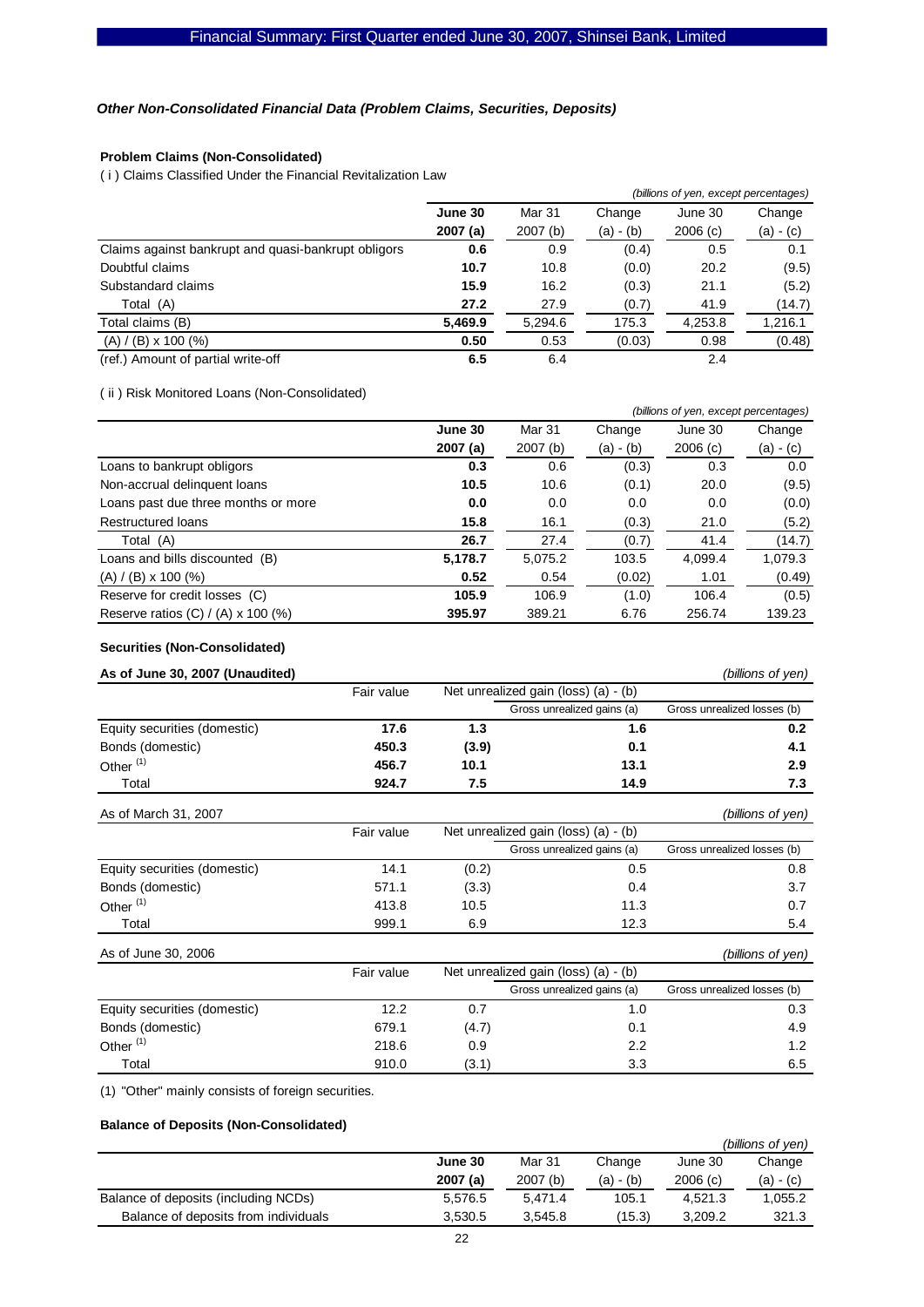### *APLUS Key Data*

|                                                                                      |                          |                   | (billions of yen) |
|--------------------------------------------------------------------------------------|--------------------------|-------------------|-------------------|
| Summary of Income Statement (Consolidated) <sup>(1)</sup>                            | 1st Qtr<br><b>FY2007</b> | 1st Otr<br>FY2006 | FY2006            |
| Credit card shopping (Sogo)                                                          | 2.3                      | 2.0               | 8.9               |
| Installment shopping credit (Kohin)                                                  | 3.9                      | 5.2               | 20.5              |
| Credit guarantee                                                                     | 5.7                      | 7.1               | 26.4              |
| Cashing by credit card                                                               | 5.5                      | 4.6               | 20.3              |
| Loan card                                                                            | 6.2                      | 5.5               | 20.9              |
| Other consumer loan                                                                  | 0.8                      | 0.8               | 3.4               |
| Consumer Ioan                                                                        | 12.6                     | 11.0              | 44.6              |
| Other Ioan                                                                           | 0.0                      | 0.0               | 0.2               |
| <b>Total Loan</b>                                                                    | 12.7                     | 11.1              | 44.9              |
| Financial income                                                                     | 0.6                      | 0.5               | 2.3               |
| Others                                                                               | 2.0                      | 2.0               | 8.2               |
| <b>Operating Revenue</b>                                                             | 27.5                     | 28.1              | 111.4             |
| Net provision of allowance for bad debts                                             | 9.8                      | 8.3               | 47.8              |
| Others                                                                               | 14.4                     | 16.2              | 72.8              |
| <b>Total SG&amp;A</b>                                                                | 24.3                     | 24.5              | 120.6             |
| Financial expenses                                                                   | 1.7                      | 1.2               | 5.6               |
| <b>Operating Expenses</b>                                                            | 26.0                     | 25.7              | 126.3             |
| <b>Operating Income</b>                                                              | 1.4                      | 2.3               | (14.9)            |
| <b>Ordinary Income</b>                                                               | 1.5                      | 2.2               | (14.9)            |
| Net Extraordinary Profit (Loss)                                                      | 0.0                      | 0.0               | (8.7)             |
| <b>Net Income Before Tax</b>                                                         | 1.5                      | 2.2               | (23.7)            |
| <b>Net Income</b>                                                                    | 1.5                      | 2.2               | (29.3)            |
|                                                                                      |                          |                   |                   |
| Summary of Financials and Other Major Business Information                           | June 30                  | June 30           | <b>Mar 31</b>     |
| $(Consolidated)^{(1)}$                                                               | 2007                     | 2006              | 2007              |
| <b>Total Assets</b>                                                                  | 1,515.8                  | 1,575.6           | 1,550.7           |
| <b>Total Liabilities</b>                                                             | 1,456.5                  | 1,499.6           | 1,491.2           |
| <b>Total Net Assets</b>                                                              | 59.2                     | 75.9              | 59.5              |
| Credit card shopping (Sogo)                                                          | 43.8                     | 39.7              | 42.1              |
| Installment shopping credit (Kohin)                                                  | 228.4                    | 299.3             | 233.8             |
| Cashing by credit card                                                               | 67.1                     | 69.8              | 63.8              |
| Loan card                                                                            | 114.4                    | 128.6             | 123.1             |
| Other consumer loan                                                                  | 54.7                     | 47.6              | 54.8              |
| Consumer Ioan                                                                        | 236.2                    | 246.2             | 241.8             |
| Other Ioan                                                                           | 12.1                     | 15.1              | 12.1              |
| <b>Total Loan</b>                                                                    | 248.3                    | 261.4             | 253.9             |
| <b>Others</b>                                                                        | 0.1                      | 0.1               | 0.1               |
| Total installment receivables                                                        | 520.8                    | 600.6             | 530.1             |
| Credit guarantee receivables                                                         | 687.2                    | 738.4             | 694.2             |
| <b>Total Account Receivables</b>                                                     | 1,208.0                  | 1,339.0           | 1,224.4           |
| Number of Merchants (thousands)                                                      |                          |                   | 832               |
| Total Available Cardholders (non-consolidated) (thousands)                           | 7,740                    | 7,121             | 7,612             |
| Number of New Card Issuance (non-consolidated (thousands)                            | 383                      | 464               | 1,624             |
| Loan Receivables Outstanding by Interest Rate Zone (non-consolidated) <sup>(2)</sup> | 190.3                    |                   | 191.1             |
| $~15.0\%$                                                                            | 1.0                      |                   | 0.9               |
| $\sim$ 18.0%                                                                         | 30.5                     |                   | 30.6              |
| $\sim$ 20.0%                                                                         | 15.1                     |                   | 15.2              |
| $\sim$ 25.0%                                                                         | 51.1                     |                   | 50.6              |
| $~29.2\%$                                                                            | 92.4                     |                   | 93.5              |
| Cashing by credit card                                                               | 71.8                     |                   | 71.2              |
| Loan card                                                                            | 118.4                    |                   | 119.9             |
| Credit Outstanding Per Account (thousand yen)                                        | 357                      |                   | 367               |
| Cashing by credit card                                                               | 227                      |                   | 233               |
| Loan card                                                                            | 545                      |                   | 555               |

(1) All figures presented in the tables are based on APLUS' disclosed financials and before consolidation to Shinsei's financials.

(2) This is a total of cashing by credit card / loan card outstanding (156.4 billion yen, non-consolidated, as of the end of Jun. 2007)

based on managed assets basis, which include securitized receivables and uncollectible estimated amounts, etc.

#### ■**Grey zone related:**

The amount of refund for grey zone claims, in the three months ended June 30, 2007, was 1.1 billion yen.

As of the end of June 2007, reserve for losses on interest repayments stood at 9.7 billion yen.

(as of the end of March 2007: 10.3 billion yen)

During the first three months of fiscal year 2007, APLUS recorded grey zone related costs of 0.5 billion yen.